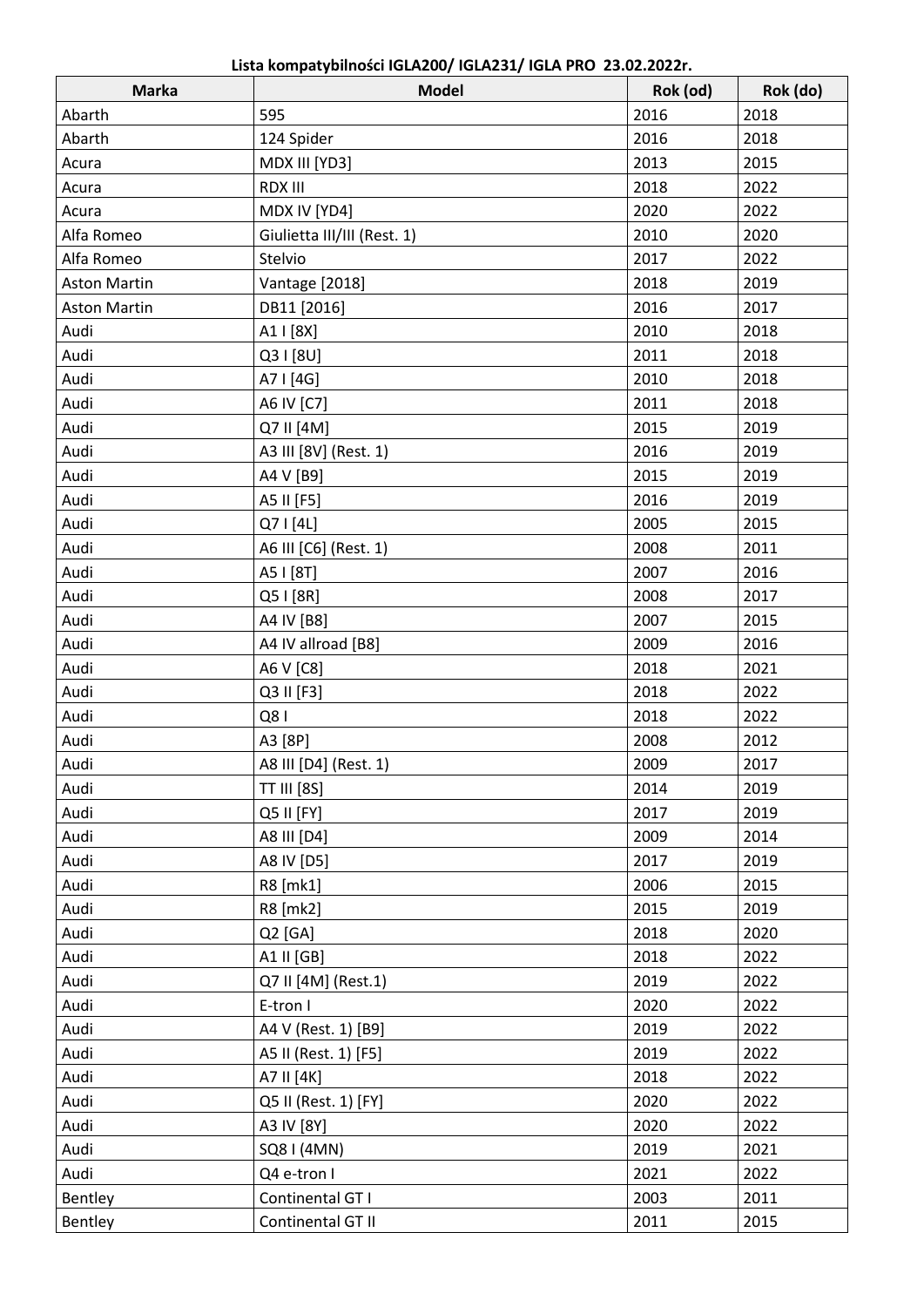**Lista kompatybilności IGLA200/ IGLA231/ IGLA PRO 23.02.2022r.**

| Bentley    | Continental GT III              | 2017 | 2022 |
|------------|---------------------------------|------|------|
| Bentley    | Mulsanne II                     | 2010 | 2016 |
| Bentley    | Continental Flying Spur IV      | 2006 | 2013 |
| Bentley    | Bentayga                        | 2016 | 2018 |
| Bentley    | Bentayga I (Rest. 1)            | 2020 | 2022 |
| <b>BMW</b> | 2   [F22/F23/F45/F46]           | 2014 | 2019 |
| <b>BMW</b> | 5 V [E60/E61] (Rest. 1)         | 2013 | 2019 |
| <b>BMW</b> | X4   [F26]                      | 2014 | 2018 |
| <b>BMW</b> | X6 II [F16]                     | 2014 | 2019 |
| <b>BMW</b> | 5 VI [F07/F10/F11]              | 2009 | 2017 |
| <b>BMW</b> | 7 V [F01/F02] (Rest. 1)         | 2012 | 2015 |
| <b>BMW</b> | X3 II [F25]                     | 2010 | 2017 |
| <b>BMW</b> | X5 III [F15]                    | 2013 | 2018 |
| <b>BMW</b> | X1 II [F48]                     | 2015 | 2019 |
| <b>BMW</b> | 1   [E82/E88] (Rest. 2)         | 2011 | 2014 |
| <b>BMW</b> | 3 V [E90/E92]                   | 2005 | 2013 |
| <b>BMW</b> | X6   [E71]                      | 2007 | 2014 |
| <b>BMW</b> | X5 II [E70]                     | 2006 | 2013 |
| <b>BMW</b> | X1   [E84]                      | 2009 | 2015 |
| <b>BMW</b> | 5 V [E60/E61] (Rest. 1)         | 2007 | 2010 |
| <b>BMW</b> | 6 II [E63/E64] (Rest. 1)        | 2007 | 2010 |
| <b>BMW</b> | X3 III [G01]                    | 2017 | 2021 |
| <b>BMW</b> | X2 I [F39]                      | 2017 | 2021 |
| <b>BMW</b> | X4 II [G02]                     | 2018 | 2021 |
| <b>BMW</b> | X5 IV [G05]                     | 2018 | 2022 |
| <b>BMW</b> | 1   [E81/E82/E87/E88] (Rest. 1) | 2007 | 2011 |
| <b>BMW</b> | X6 III [G06]                    | 2020 | 2022 |
| <b>BMW</b> | 6 IV [G32]                      | 2017 | 2020 |
| <b>BMW</b> | 2 I (Rest. 1) [F44]             | 2019 | 2021 |
| <b>BMW</b> | 3 VII [G20]                     | 2018 | 2022 |
| <b>BMW</b> | X7   [G07]                      | 2018 | 2022 |
| <b>BMW</b> | 6 III [F06/F13]                 | 2011 | 2017 |
| <b>BMW</b> | 7 VI [G11/G12]                  | 2015 | 2019 |
| <b>BMW</b> | 5 VII [G30]                     | 2016 | 2019 |
| <b>BMW</b> | 1 II [F20/F21] (Rest. 1/2)      | 2011 | 2019 |
| <b>BMW</b> | 3 VI [F30/F34]                  | 2011 | 2019 |
| <b>BMW</b> | i8 (Rest. 1) [112]              | 2016 | 2020 |
| <b>BMW</b> | 6 IV [G32]                      | 2017 | 2019 |
| <b>BMW</b> | M5 VI [F90]                     | 2017 | 2019 |
| <b>BMW</b> | 1   [E82/E88] (Rest. 2)         | 2011 | 2014 |
| <b>BMW</b> | 3 V [E90/E92]                   | 2005 | 2013 |
| <b>BMW</b> | 6 II [E63/E64] (Rest. 1)        | 2007 | 2010 |
| <b>BMW</b> | Z4 [E89]                        | 2010 | 2012 |
| <b>BMW</b> | E models body CAN alternative   | 2005 | 2013 |
| <b>BMW</b> | 7 [E65]                         | 2005 | 2008 |
| <b>BMW</b> | 8 II [G15] 840d                 | 2018 | 2019 |
| <b>BMW</b> | Z4 III [G29]                    | 2019 | 2022 |
| <b>BMW</b> | 1 III [F40]                     | 2020 | 2022 |
|            |                                 |      |      |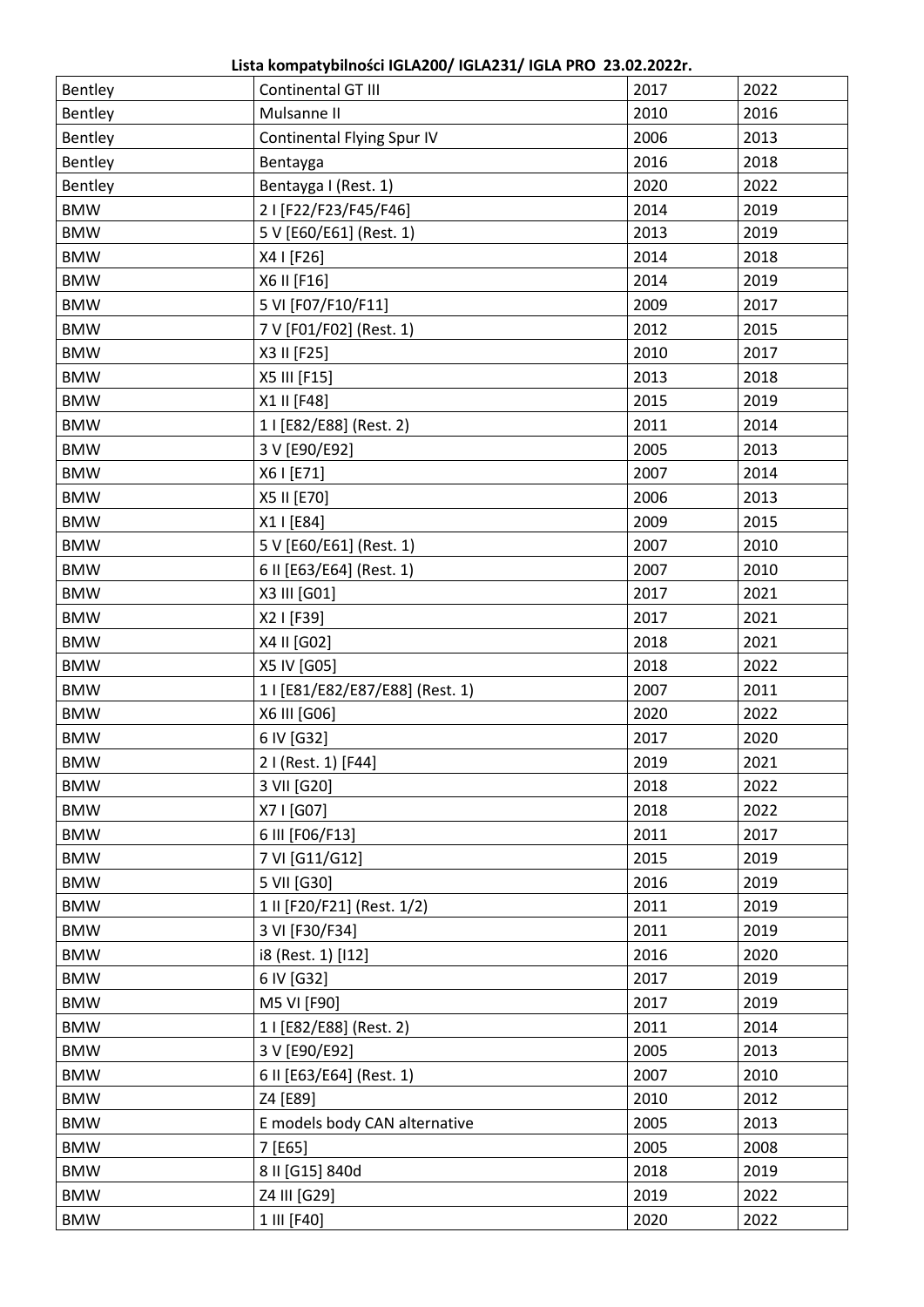| <b>BMW</b>     | 5 VII [G30/G31] (Rest.1) | 2020 | 2022 |
|----------------|--------------------------|------|------|
| <b>BMW</b>     | 4 II [G22/G23]           | 2020 | 2022 |
| <b>BMW</b>     | 8 II [G14/G15/G16]       | 2018 | 2022 |
| <b>BMW</b>     | 7 VI (Rest. 1) [G11/G12] | 2019 | 2022 |
| <b>BMW</b>     | 6 IV (Rest. 1) [G32]     | 2020 | 2022 |
| <b>BMW</b>     | X1 II (Rest.1) [F48]     | 2019 | 2022 |
| <b>BMW</b>     | 3 VI [F30]               | 2011 | 2019 |
| <b>BMW</b>     | X3 II [F25] (Rest. 1)    | 2014 | 2017 |
| <b>BMW</b>     | i3 I (Rest. 1) [I01]     | 2017 | 2022 |
| <b>BMW</b>     | 4   [F32/F36]            | 2013 | 2019 |
| <b>BMW</b>     | 2 GT I [F46]             | 2015 | 2018 |
| <b>BMW</b>     | X3 III [G01]             | 2017 | 2021 |
| <b>BMW</b>     | X4 II [G02] (Rest. 1)    | 2021 | 2022 |
| <b>BMW</b>     | 5 VII [G30/G31] (Rest.1) | 2020 | 2022 |
| <b>BMW</b>     | X3 III (Rest. 1) [G01]   | 2021 | 2022 |
| <b>BMWmoto</b> | F 800 GS                 | 2016 | 2017 |
| <b>BMWmoto</b> | R 1200 GS                | 2016 | 2017 |
| <b>BMWmoto</b> | K 1600 B                 | 2017 | 2021 |
| Cadillac       | Escalade IV              | 2014 | 2021 |
| Cadillac       | SRX II                   | 2009 | 2016 |
| Cadillac       | XT5 I                    | 2016 | 2019 |
| Cadillac       | XT41                     | 2018 | 2022 |
| Cadillac       | XT61                     | 2019 | 2022 |
| Cadillac       | XT5 I (Rest. 1)          | 2019 | 2022 |
| Cadillac       | Escalade V [GMT 1XX]     | 2020 | 2022 |
| Chery          | Tiggo 5 I/I (Rest. 1)    | 2014 | 2020 |
| Chery          | Tiggo 8 I                | 2018 | 2022 |
| Chery          | Tiggo 7 Pro I            | 2020 | 2022 |
| Chery          | Tiggo 4 I (Rest. 1)      | 2018 | 2022 |
| Chery          | Tiggo 8 Pro I            | 2021 | 2022 |
| Chevrolet      | Tahoe IV                 | 2014 | 2021 |
| Chevrolet      | Camaro V                 | 2009 | 2016 |
| Chevrolet      | Traverse II              | 2017 | 2021 |
| Chevrolet      | Equinox III              | 2017 | 2021 |
| Chevrolet      | Orlando I                | 2010 | 2015 |
| Chevrolet      | Cruze I                  | 2009 | 2016 |
| Chevrolet      | Corvette [C7]            | 2014 | 2017 |
| Chevrolet      | TrailBlazer              | 2017 | 2017 |
| Chevrolet      | Tahoe V [GMT T1XX]       | 2019 | 2022 |
| Chevrolet      | Groove I (Rest. 1)       | 2020 | 2022 |
| Chevrolet      | Captiva II               | 2019 | 2022 |
| Chevrolet      | Corvette VIII [C8]       | 2020 | 2022 |
| Chevrolet      | <b>TrailBlazer III</b>   | 2019 | 2022 |
| Chrysler       | Pacifica II              | 2016 | 2020 |
| Citroen        | C-Crosser                | 2007 | 2013 |
| Citroen        | Jumper II/Relay          | 2014 | 2019 |
| Citroen        | C4 II (Rest. 1)          | 2015 | 2022 |
| Citroen        | DS4 I                    | 2011 | 2015 |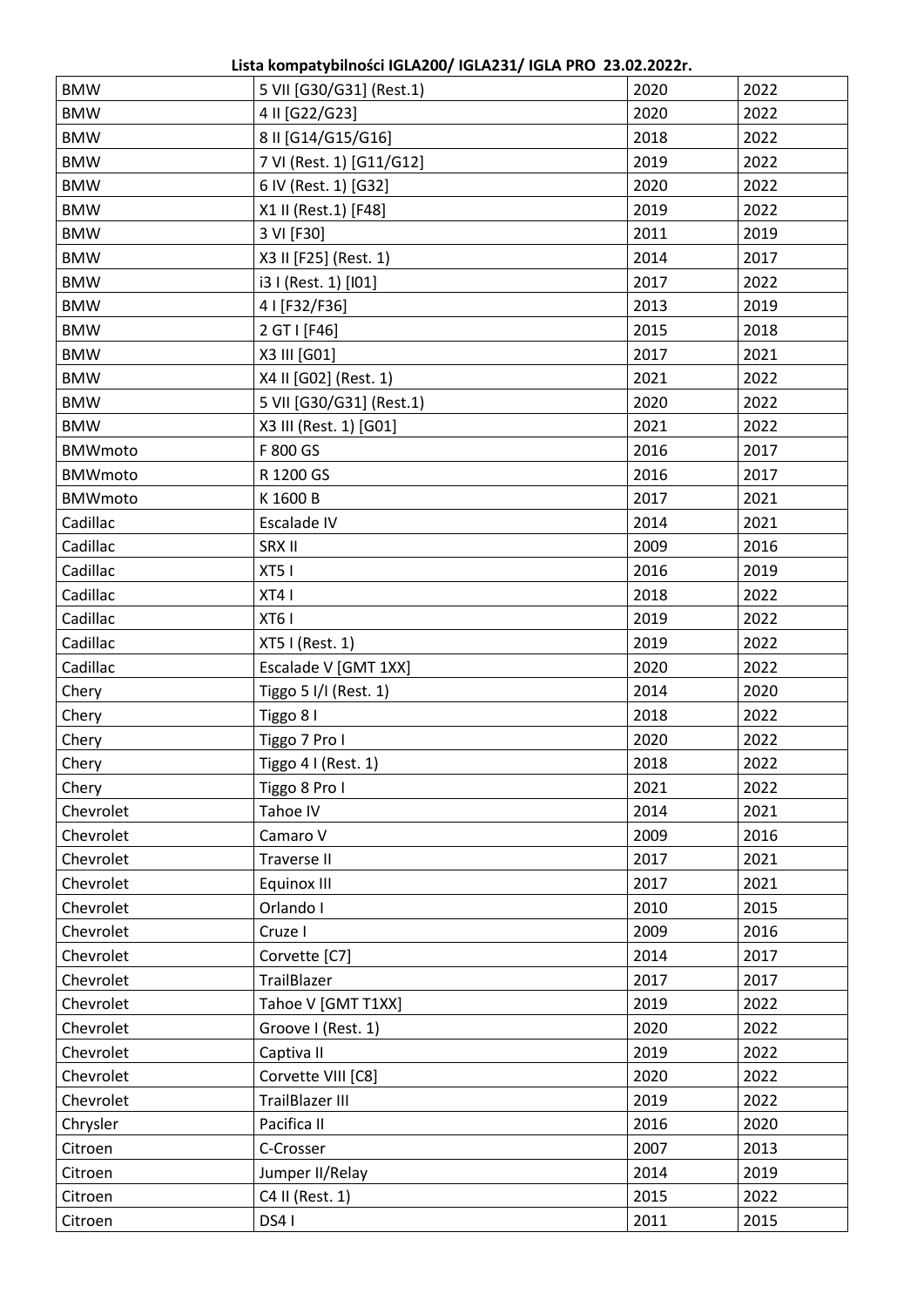**Lista kompatybilności IGLA200/ IGLA231/ IGLA PRO 23.02.2022r.**

|                    |                                                  | 2016 |              |
|--------------------|--------------------------------------------------|------|--------------|
| Citroen<br>Citroen | C4 Picasso II (Rest. 1)<br>Berlingo II (Rest. 2) | 2015 | 2018<br>2022 |
| Citroen            | SpaceTourer I                                    | 2016 | 2022         |
| Citroen            | C3 Aircross I [A88]                              | 2017 | 2021         |
| Citroen            | Dispatch/Jumpy II (Rest. 1)                      | 2013 | 2017         |
| Citroen            | SpaceTourer I                                    | 2016 | 2022         |
| Citroen            | C3 Aircross I [A88]                              | 2017 | 2021         |
| Citroen            | <b>Berlingo III</b>                              | 2018 | 2022         |
| Citroen            | C5 Aircross I                                    | 2018 | 2022         |
| Citroen            | C4 II (Rest. 1)                                  | 2015 | 2022         |
| Citroen            | <b>Jumpy III</b>                                 | 2016 | 2022         |
| Cupra              | Leon I                                           | 2020 | 2022         |
| Cupra              | Ateca I (Rest. 1)                                | 2020 | 2022         |
| Cupra              | Ateca I (Rest. 1)                                | 2020 | 2022         |
| Datsun             | on-DOI                                           | 2014 | 2019         |
| Datsun             | mi-DO I                                          | 2014 | 2021         |
| Dodge              | Charger VI (Rest. 1)                             | 2014 | 2022         |
| Dodge              | <b>RAM V</b>                                     | 2018 | 2022         |
| Dodge              | Durango III (Rest. 1)                            | 2013 | 2020         |
| Dodge              | Journey                                          | 2017 | 2020         |
| Dodge              | RAM 1500 IV [DS/DJ]                              | 2008 | 2019         |
| Dodge              | Charger VI [LD]                                  | 2010 | 2014         |
| Dodge              | Challenger III (Rest. 2)                         | 2014 | 2022         |
| Dodge              | Challenger III (Rest. 1)                         | 2010 | 2014         |
| Ducati             | Multistrada 1260 S                               | 2018 | 2021         |
| Exeed              | <b>TXLI</b>                                      | 2020 | 2021         |
| Exeed              | TXL I (Rest. 1)                                  | 2021 | 2022         |
| Exeed              | VX <sub>I</sub>                                  | 2020 | 2022         |
| Ferrari            | GTC4Lusso I                                      | 2016 | 2020         |
| Fiat               | Fullback I                                       | 2016 | 2020         |
| Fiat               | Ducato III (Rest. 1)                             | 2014 | 2021         |
| Fiat               | Freemont I                                       | 2011 | 2016         |
| Fiat               | 500 II (Rest. 1)                                 | 2015 | 2022         |
| Fiat               | Doblo                                            | 2014 | 2015         |
| Fiat               | 500L I (Rest. 1)                                 | 2017 | 2022         |
| Fiat               | Ducato III (Rest. 2)                             | 2021 | 2022         |
| Ford               | Explorer V (Rest. 1)                             | 2015 | 2017         |
| Ford               | F-150 XIII Raptor                                | 2014 | 2018         |
| Ford               | Explorer V                                       | 2010 | 2015         |
| Ford               | Mondeo V                                         | 2014 | 2019         |
| Ford               | Transit VII/VII (Rest. 1)                        | 2014 | 2022         |
| Ford               | Ecosport I (Rest. 1)                             | 2017 | 2022         |
| Ford               | F150 XIII (Rest. 1)                              | 2017 | 2020         |
| Ford               | Focus III/III (Rest. 1)                          | 2011 | 2019         |
| Ford               | C-Max                                            | 2011 | 2018         |
| Ford               | Kuga II                                          | 2011 | 2017         |
| Ford               | <b>Transit Connect</b>                           | 2012 | 2018         |
| Ford               | Ranger/Everest [T6]                              | 2015 | 2021         |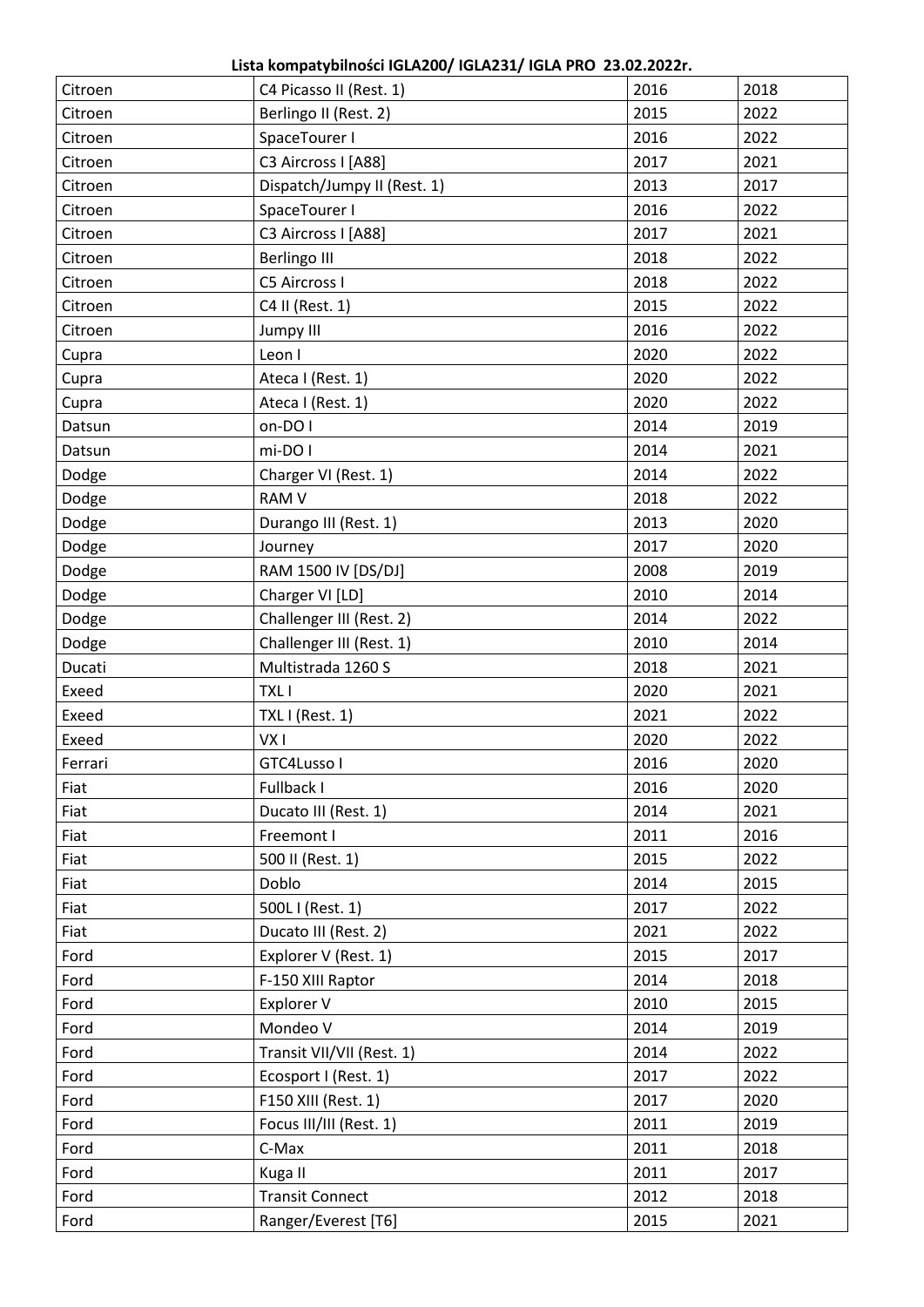**Lista kompatybilności IGLA200/ IGLA231/ IGLA PRO 23.02.2022r.**

| Ford       | Edge II                              | 2015 | 2019 |
|------------|--------------------------------------|------|------|
| Ford       | F-150 XIII Raptor (Rest. 1)          | 2017 | 2020 |
| Ford       | Tourneo Custom I (Rest. 1)           | 2017 | 2021 |
| Ford       | Explorer V (Rest. 2)                 | 2017 | 2019 |
| Ford       | S-max [mk2]                          | 2015 | 2019 |
| Ford       | Fiesta [mk7/mk8(UK)]                 | 2017 | 2021 |
| Ford       | B-Max                                | 2012 | 2016 |
| Ford       | EcoSport I                           | 2014 | 2018 |
| Ford       | Fiesta [mk6/mk7(UK)] (Rest. 1)       | 2009 | 2019 |
| Ford       | <b>Transit Courier</b>               | 2014 | 2017 |
| Ford       | Focus II (Rest. 2)                   | 2008 | 2011 |
| Ford       | Mondeo IV (Rest. 1)                  | 2010 | 2014 |
| Ford       | Kuga II (Rest. 1)/Escape             | 2016 | 2019 |
| Ford       | Focus IV                             | 2018 | 2021 |
| Ford       | Ranger [T5]                          | 2012 | 2015 |
| Ford       | S-max [mk1]                          | 2010 | 2014 |
| Ford       | Taurus [mk6]                         | 2013 | 2019 |
| Ford       | Ranger Raptor                        | 2017 | 2018 |
| Ford       | Flex                                 | 2014 | 2019 |
| Ford       | Fusion [Mk2]                         | 2014 | 2019 |
| Ford       | Transit Connect [2] Facelift         | 2018 | 2021 |
| Ford       | Fusion                               | 2014 | 2020 |
| Ford       | <b>Mustang VI</b>                    | 2015 | 2019 |
| Ford       | $F-250$                              | 2015 | 2020 |
| Ford       | Super Duty F-350 IV (Rest. 1) [P558] | 2020 | 2022 |
| Ford       | S-Max                                | 2006 | 2010 |
| Ford       | <b>Explorer VI</b>                   | 2019 | 2022 |
| Ford       | Puma II                              | 2019 | 2022 |
| Ford       | <b>Territory IV</b>                  | 2018 | 2022 |
| Ford       | F-150 XIV                            | 2020 | 2022 |
| Geely      | Atlas I [NL-3]                       | 2016 | 2022 |
| Geely      | Emgrand 7 I (Rest. 1)                | 2019 | 2020 |
| Geely      | Emgrand X7 I (Rest. 2)               | 2018 | 2022 |
| Geely      | Atlas I [NL-3]                       | 2019 | 2022 |
| Geely      | Emgrand GS I                         | 2016 | 2022 |
| Geely      | Coolray I [SX11]                     | 2020 | 2022 |
| Geely      | Tugella I [HPBA4]                    | 2019 | 2022 |
| Geely      | Atlas Pro I [NL-3B]                  | 2019 | 2022 |
| Genesis    | G801                                 | 2016 | 2019 |
| Genesis    | G901                                 | 2016 | 2019 |
| Genesis    | G701                                 | 2019 | 2021 |
| Genesis    | G80 II                               | 2020 | 2022 |
| Genesis    | GV801                                | 2020 | 2022 |
| Genesis    | GV70   [JK1]                         | 2020 | 2022 |
| Genesis    | GV801                                | 2020 | 2022 |
| Genesis    | G701 (Rest. 1) [IK]                  | 2020 | 2022 |
| Genesis    | GV70   [JK1]                         | 2020 | 2022 |
| <b>GMC</b> | Yukon IV [GMT K2UG]                  | 2014 | 2020 |
|            |                                      |      |      |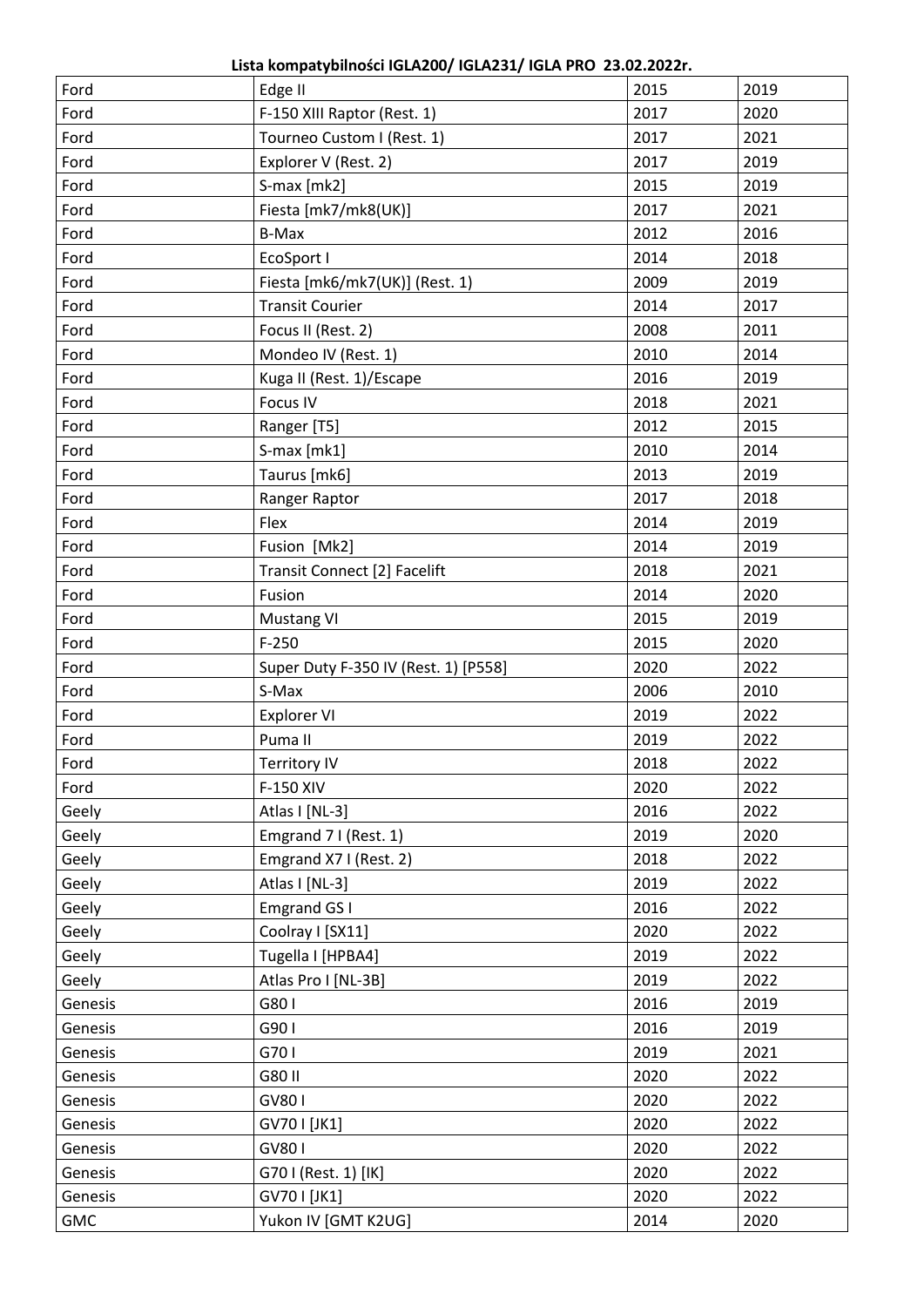| <b>GMC</b>        | Sierra III (Rest. 1) [K2XX] | 2015 | 2022 |
|-------------------|-----------------------------|------|------|
| <b>Great Wall</b> | Hover H5                    | 2010 | 2017 |
| Haval             | H91                         | 2014 | 2017 |
| Haval             | H81                         | 2014 | 2019 |
| Haval             | H61                         | 2014 | 2016 |
| Haval             | H6 I                        | 2017 | 2018 |
| Haval             | H21                         | 2015 | 2021 |
| Haval             | H6 Coupe I                  | 2015 | 2019 |
| Haval             | F71                         | 2019 | 2019 |
| Haval             | H21                         | 2015 | 2021 |
| Haval             | H61                         | 2019 | 2019 |
| Haval             | H9 I (Rest. 1)              | 2017 | 2019 |
| Haval             | H51                         | 2020 | 2021 |
| Haval             | F71                         | 2020 | 2022 |
| Haval             | Jolion I                    | 2021 | 2022 |
| Haval             | H9 I (Rest. 1 with new EVA) | 2021 | 2022 |
| Holden            | Commodore [VF]              | 2013 | 2018 |
| Honda             | Accord [mk9]                | 2012 | 2015 |
| Honda             | Pilot II (Rest. 1)          | 2011 | 2015 |
| Honda             | Accord [mk8] (Rest. 1)      | 2007 | 2013 |
| Honda             | CR-V IV                     | 2012 | 2016 |
| Honda             | Pilot III                   | 2015 | 2018 |
| Honda             | CR-VV                       | 2017 | 2020 |
| Honda             | $HR-V$ [mk2]                | 2017 | 2018 |
| Honda             | Civic X/X (Rest. 1) [FK/FC] | 2015 | 2021 |
| Honda             | BR-V                        | 2015 | 2018 |
| Honda             | Stepwgn [mk5]               | 2015 | 2019 |
| Honda             | Gold Wing GL1800            | 2018 | 2019 |
| Honda             | FIT III [GK]                | 2018 | 2020 |
| Honda             | Accord [mk9] (Rest. 1)      | 2015 | 2019 |
| Honda             | CR-V V (Rest. 1)            | 2019 | 2022 |
| Honda             | Civic XI [FL]               | 2021 | 2022 |
| Honda             | Civic Type R IV [FK2]       | 2015 | 2016 |
| Hyundai           | i40 l                       | 2011 | 2015 |
| Hyundai           | ix35 l                      | 2010 | 2015 |
| Hyundai           | Santa Fe III                | 2012 | 2019 |
| Hyundai           | Tucson III (Rest. 1) [TL]   | 2018 | 2021 |
| Hyundai           | i40 I (Rest. 1)             | 2015 | 2019 |
| Hyundai           | EQUUS II (Rest. 1) VS500    | 2013 | 2016 |
| Hyundai           | Grand Santa Fe III          | 2013 | 2018 |
| Hyundai           | Elantra V [MD] (Rest. 1)    | 2013 | 2016 |
| Hyundai           | Veloster I/I (Rest. 1)      | 2011 | 2017 |
| Hyundai           | EQUUS II (Rest. 1) V380     | 2013 | 2016 |
| Hyundai           | i30 II/II (Rest. 1)         | 2011 | 2017 |
| Hyundai           | H-1 II (Rest. 1)            | 2015 | 2018 |
| Hyundai           | <b>i30 III</b>              | 2017 | 2018 |
| Hyundai           | Grand Starex I (Rest. 2)    | 2018 | 2022 |
| Hyundai           | Sonata VI [YF]              | 2009 | 2014 |
|                   |                             |      |      |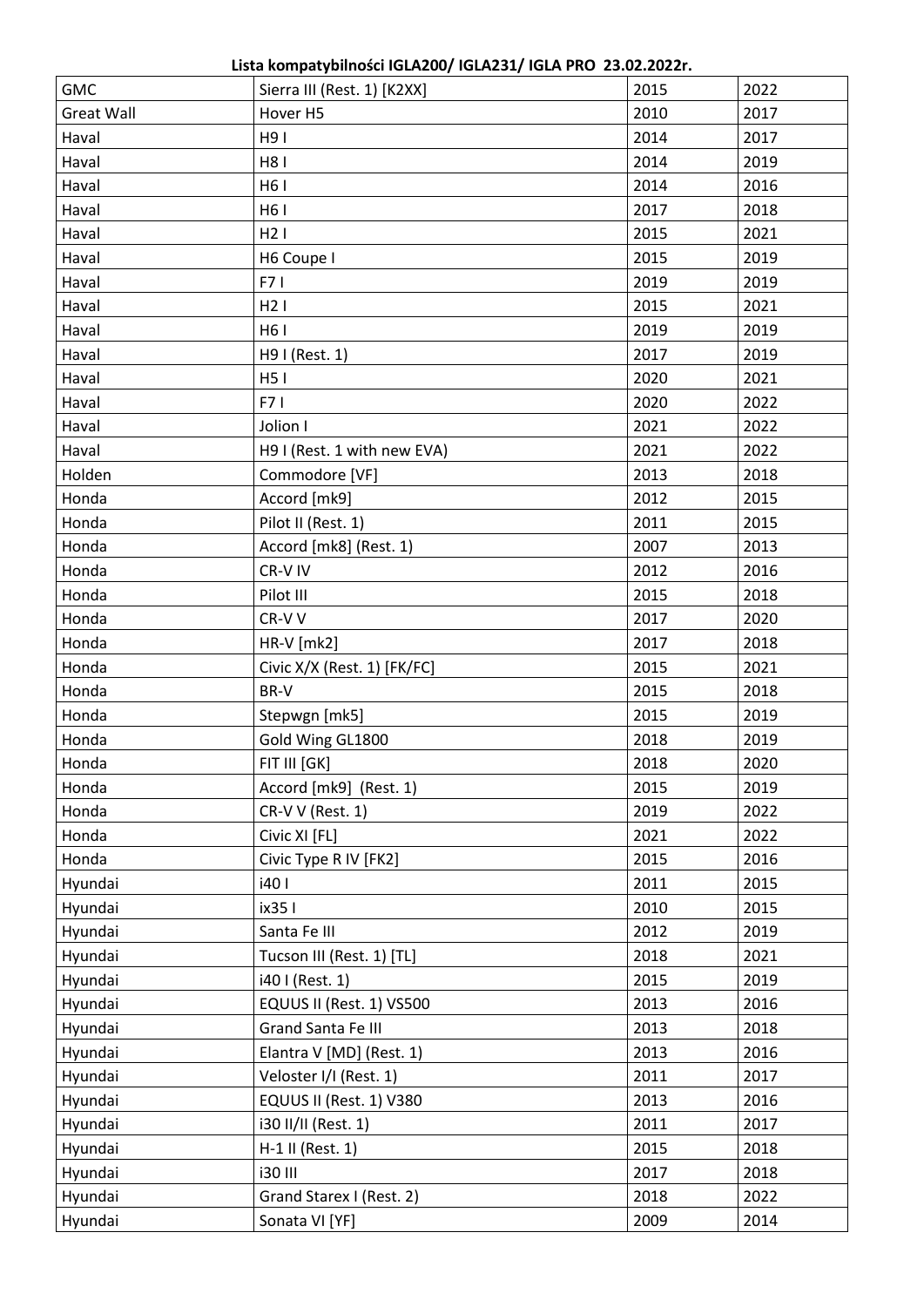**Lista kompatybilności IGLA200/ IGLA231/ IGLA PRO 23.02.2022r.**

| Hyundai  | <b>i30N</b>               | 2017 | 2022 |
|----------|---------------------------|------|------|
| Hyundai  | Sonata VIII [DN8]         | 2019 | 2022 |
| Hyundai  | Solaris I (Rest. 1)       | 2014 | 2017 |
| Hyundai  | Santa Fe III              | 2012 | 2019 |
| Hyundai  | Solaris I                 | 2010 | 2017 |
| Hyundai  | Elantra VI [AD]           | 2016 | 2018 |
| Hyundai  | Genesis                   | 2016 | 2016 |
| Hyundai  | Creta I                   | 2015 | 2019 |
| Hyundai  | Solaris II                | 2017 | 2019 |
| Hyundai  | Sonata VII [LF] (Rest. 1) | 2017 | 2019 |
| Hyundai  | Santa Fe IV               | 2018 | 2019 |
| Hyundai  | Kona                      | 2017 | 2020 |
| Hyundai  | Solaris II (Rest. 1)      | 2020 | 2022 |
| Hyundai  | Creta I (Rest. 1)         | 2020 | 2021 |
| Hyundai  | Elantra VII [CN7]         | 2020 | 2022 |
| Hyundai  | Palisade I                | 2018 | 2022 |
| Hyundai  | Solaris II (Rest. 1)      | 2020 | 2022 |
| Hyundai  | Santa Fe IV (Rest. 1)     | 2020 | 2022 |
| Hyundai  | Sonata VIII [DN8]         | 2019 | 2022 |
| Hyundai  | Tucson IV [NX4]           | 2020 | 2022 |
| Hyundai  | Creta II                  | 2021 | 2022 |
| Hyundai  | Elantra VI [AD] (Rest. 1) | 2019 | 2019 |
| Hyundai  | <b>Tucson III</b>         | 2015 | 2019 |
| Hyundai  | Creta II                  | 2021 | 2022 |
| Hyundai  | i30 III (Rest. 1)         | 2020 | 2022 |
| Hyundai  | Elantra VII [CN7]         | 2020 | 2022 |
| Infiniti | QX701                     | 2013 | 2017 |
| Infiniti | FX II [S51]               | 2008 | 2013 |
| Infiniti | QX70d I                   | 2013 | 2017 |
| Infiniti | G IV                      | 2006 | 2013 |
| Infiniti | Q601                      | 2013 | 2016 |
| Infiniti | Q501                      | 2013 | 2017 |
| Infiniti | M IV                      | 2010 | 2013 |
| Infiniti | Q701                      | 2013 | 2019 |
| Infiniti | EX I [J50]                | 2007 | 2013 |
| Infiniti | QX501                     | 2013 | 2017 |
| Infiniti | QX60 I/I (Rest. 1)        | 2013 | 2022 |
| Infiniti | <b>QX56 II</b>            | 2010 | 2013 |
| Infiniti | QX80 I/I (Rest. 1/2)      | 2013 | 2020 |
| Infiniti | Q60 II                    | 2016 | 2022 |
| Infiniti | <b>QX50 II</b>            | 2017 | 2022 |
| Infiniti | Q60S II                   | 2016 | 2022 |
| Infiniti | Q501 (Rest. 1)            | 2017 | 2022 |
| Infiniti | Q301                      | 2015 | 2019 |
| Infiniti | Q501                      | 2013 | 2017 |
| Infiniti | <b>JX35</b>               | 2012 | 2013 |
| Infiniti | FX I [S50] (Rest. 1)      | 2006 | 2009 |
| Infiniti | FX II [S51]               | 2008 | 2013 |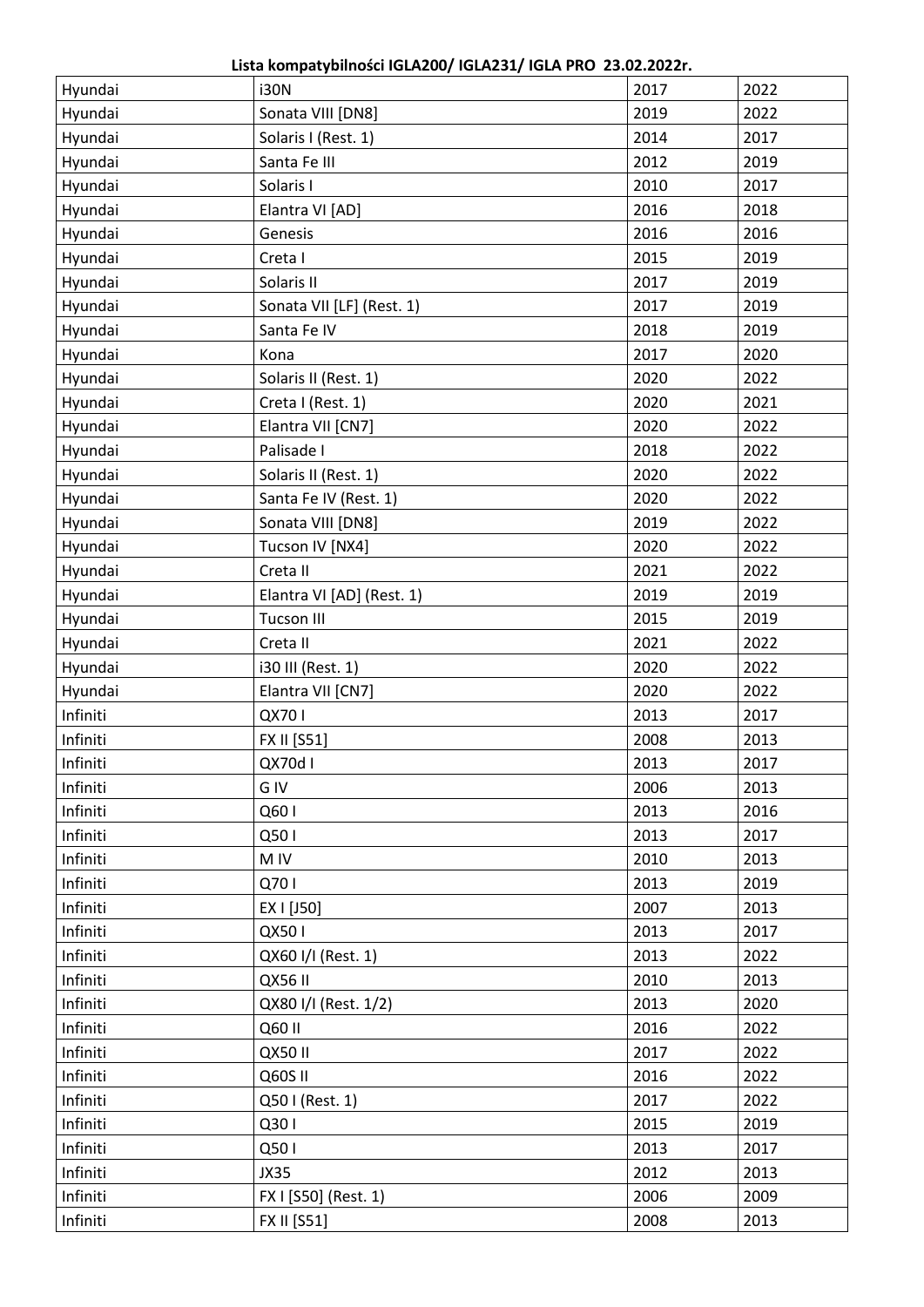**Lista kompatybilności IGLA200/ IGLA231/ IGLA PRO 23.02.2022r.**

| Infiniti | QX551                             | 2021 | 2022 |
|----------|-----------------------------------|------|------|
| Iveco    | Daily VI                          | 2014 | 2020 |
| Jaguar   | XJ IV [X351] (Rest. 1)            | 2015 | 2022 |
| Jaguar   | XE I [X760]                       | 2015 | 2019 |
| Jaguar   | F-Type I/I (Rest. 1) [X152]       | 2013 | 2019 |
| Jaguar   | XF I [X250] (Rest. 1)             | 2012 | 2015 |
| Jaguar   | XJ IV [X351]                      | 2009 | 2015 |
| Jaguar   | XF II [X260]                      | 2015 | 2020 |
| Jaguar   | E-Pace I                          | 2017 | 2021 |
| Jaguar   | XF I [X250]                       | 2007 | 2011 |
| Jaguar   | XF II [X260]                      | 2015 | 2020 |
| Jaguar   | F-Pace I (Rest. 1) [X761]         | 2020 | 2022 |
| Jaguar   | F-Pace I [X761]                   | 2016 | 2020 |
| Jeep     | Grand Cherokee IV [WK2] (Rest. 1) | 2013 | 2022 |
| Jeep     | Renegade I                        | 2014 | 2019 |
| Jeep     | Grand Cherokee IV [WK2]           | 2010 | 2013 |
| Jeep     | Compass II                        | 2017 | 2022 |
| Jeep     | Wrangler IV [JL]                  | 2017 | 2022 |
| Jeep     | Cherokee V [KL]                   | 2013 | 2021 |
| Kia      | Ceed I (Rest. 1)                  | 2010 | 2012 |
| Kia      | Soul II [AM]                      | 2013 | 2016 |
| Kia      | Sportage III [SL]                 | 2010 | 2016 |
| Kia      | Ceed II/II (Rest. 1)              | 2012 | 2018 |
| Kia      | Soul II [PS] (Rest. 1)            | 2016 | 2019 |
| Kia      | Picanto II (Rest. 1)              | 2015 | 2017 |
| Kia      | Venga I [YN] (Rest. 1)            | 2014 | 2018 |
| Kia      | Sorento II [XM] (Rest. 1)         | 2009 | 2019 |
| Kia      | Mohave I                          | 2008 | 2016 |
| Kia      | Mohave I (Rest. 1)                | 2016 | 2019 |
| Kia      | Sorento III Prime [UM] (Rest. 1)  | 2014 | 2019 |
| Kia      | Stinger I [CK]                    | 2017 | 2021 |
| Kia      | Cerato IV                         | 2018 | 2021 |
| Kia      | Soul III                          | 2019 | 2022 |
| Kia      | K900 II                           | 2018 | 2022 |
| Kia      | Ceed III                          | 2018 | 2021 |
| Kia      | Soul III                          | 2019 | 2022 |
| Kia      | Ceed III ProCeed                  | 2018 | 2021 |
| Kia      | Sportage IV [QL]                  | 2016 | 2019 |
| Kia      | Optima IV [JF]                    | 2015 | 2019 |
| Kia      | Cerato III                        | 2013 | 2019 |
| Kia      | Picanto II [TA]                   | 2011 | 2017 |
| Kia      | Rio III [UB] (Rest. 1)            | 2011 | 2017 |
| Kia      | Sorento III Prime [UM] (Rest. 1)  | 2014 | 2019 |
| Kia      | Quoris I [KH] (Rest. 2)           | 2015 | 2018 |
| Kia      | Ceed III                          | 2018 | 2021 |
| Kia      | Optima III [TF] (Rest. 1)         | 2013 | 2015 |
| Kia      | Picanto III [JA]                  | 2017 | 2020 |
| Kia      | Rio IV [YB]                       | 2017 | 2020 |
|          |                                   |      |      |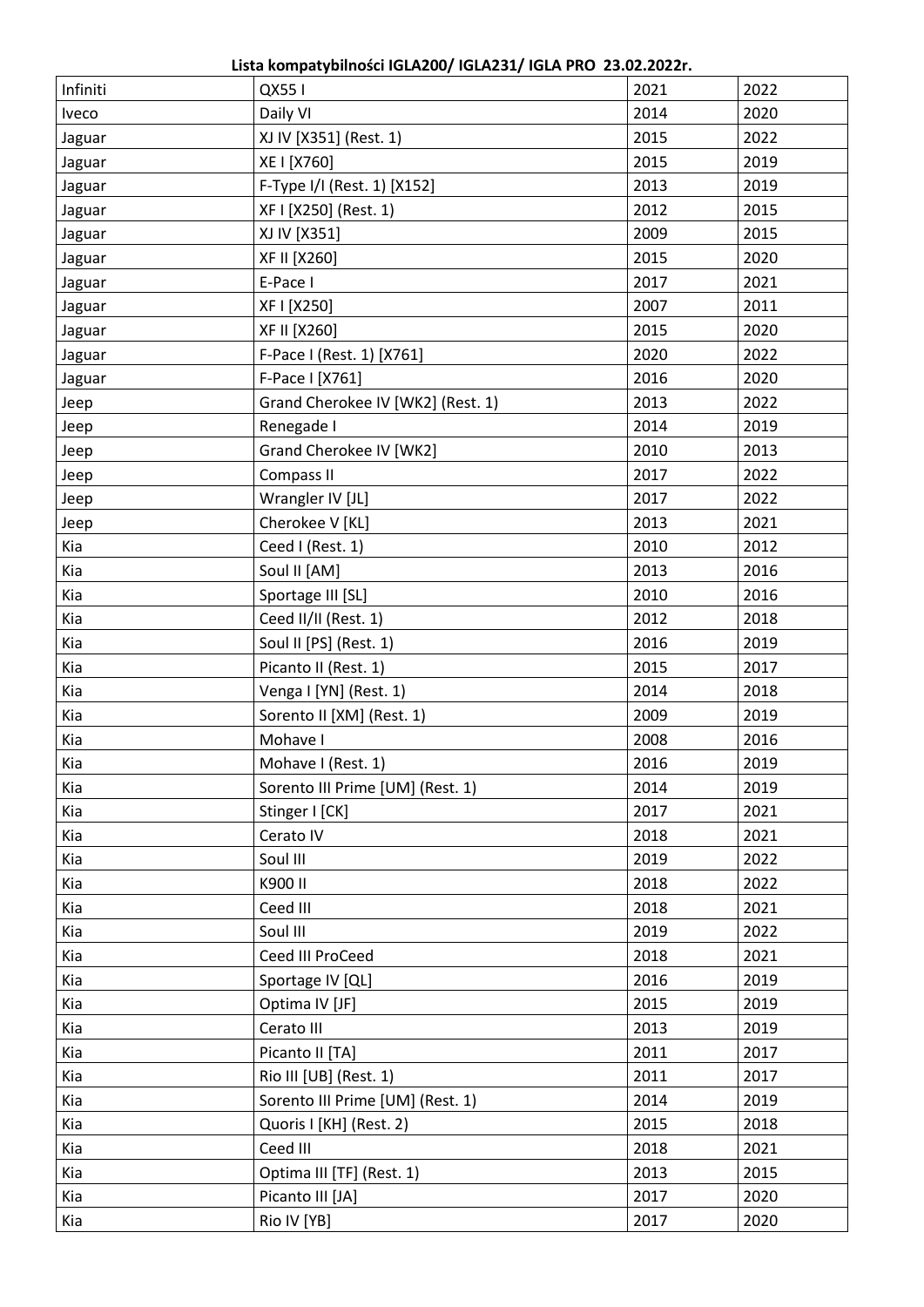**Lista kompatybilności IGLA200/ IGLA231/ IGLA PRO 23.02.2022r.**

| Kia         | Sorento III Prime [UM] (Rest. 1)      | 2017 | 2019 |
|-------------|---------------------------------------|------|------|
| Kia         | Soul II [PS] (Rest. 1)                | 2016 | 2019 |
| Kia         | Sedona/Carnival III                   | 2016 | 2018 |
| Kia         | K <sub>5</sub>                        | 2020 | 2022 |
| Kia         | Sorento IV [MQ4]                      | 2020 | 2022 |
| Kia         | Mohave I (Rest. 2)                    | 2019 | 2022 |
| Kia         | Seltos I                              | 2019 | 2022 |
| Kia         | Carnival IV                           | 2020 | 2022 |
| Kia         | Rio IV (Rest. 1)/Rio X [FB]           | 2020 | 2022 |
| Kia         | Sportage IV (Rest. 1) [QL]            | 2018 | 2022 |
| Kia         | Rio IV (Rest. 1)/Rio X [FB]           | 2020 | 2022 |
| Kia         | Picanto III (Rest. 1) [JA]            | 2021 | 2022 |
| Kia         | Sportage IV (Rest. 1) [QL]            | 2018 | 2022 |
| Kia         | K <sub>5</sub>                        | 2020 | 2022 |
| Kia         | Cerato IV (Rest. 1) [BD]              | 2021 | 2022 |
| Kia         | Sorento IV [MQ4]                      | 2020 | 2022 |
| Kia         | Stinger I (Rest. 1) [CK]              | 2020 | 2022 |
| Kia         | Cerato IV (Rest. 1) [BD]              | 2021 | 2022 |
| Kia         | Ceed III (Rest. 1) [CD]               | 2021 | 2022 |
| Lada        | Granta I                              | 2011 | 2018 |
| Lada        | Kalina II                             | 2013 | 2018 |
| Lada        | Kalina II                             | 2013 | 2018 |
| Lada        | Vesta I                               | 2015 | 2022 |
| Lada        | Xray I                                | 2015 | 2022 |
| Lada        | Vesta I                               | 2015 | 2022 |
| Lada        | Xray I                                | 2015 | 2022 |
| Lada        | Vesta I                               | 2020 | 2022 |
| Lada        | Granta I (Rest. 1)                    | 2018 | 2022 |
| Lada        | Largus I (Rest. 1)                    | 2021 | 2022 |
| Lamborghini | Huracan I                             | 2014 | 2022 |
| Lamborghini | <b>URUS</b>                           | 2017 | 2021 |
| Lamborghini | Aventador I                           | 2011 | 2016 |
| Land Rover  | Range Rover Sport II [L494]           | 2013 | 2017 |
| Land Rover  | Discovery Sport I [L550]              | 2014 | 2019 |
| Land Rover  | Range Rover IV [L405]                 | 2013 | 2016 |
| Land Rover  | Range Rover Evoque I (Rest. 1) [L538] | 2015 | 2018 |
| Land Rover  | Discovery III [L319]                  | 2004 | 2009 |
| Land Rover  | Range Rover Sport I [L320]            | 2005 | 2009 |
| Land Rover  | Discovery IV [L319]                   | 2009 | 2016 |
| Land Rover  | Range Rover Sport I (Rest. 1) [L320]  | 2010 | 2013 |
| Land Rover  | Range Rover IV [L405]                 | 2012 | 2013 |
| Land Rover  | Freelander II (Rest. 2) [L359]        | 2012 | 2014 |
| Land Rover  | Freelander II [L359]                  | 2008 | 2012 |
| Land Rover  | Range Rover IV (Rest. 1) [L405]       | 2017 | 2022 |
| Land Rover  | Range Rover Velar [L560]              | 2017 | 2021 |
| Land Rover  | Range Rover Sport II (Rest. 1) [L494] | 2017 | 2022 |
| Land Rover  | Range Rover IV (Rest. 1) [L405]       | 2017 | 2022 |
| Land Rover  | Range Rover Evoque I (Rest. 1) [L538] | 2018 | 2018 |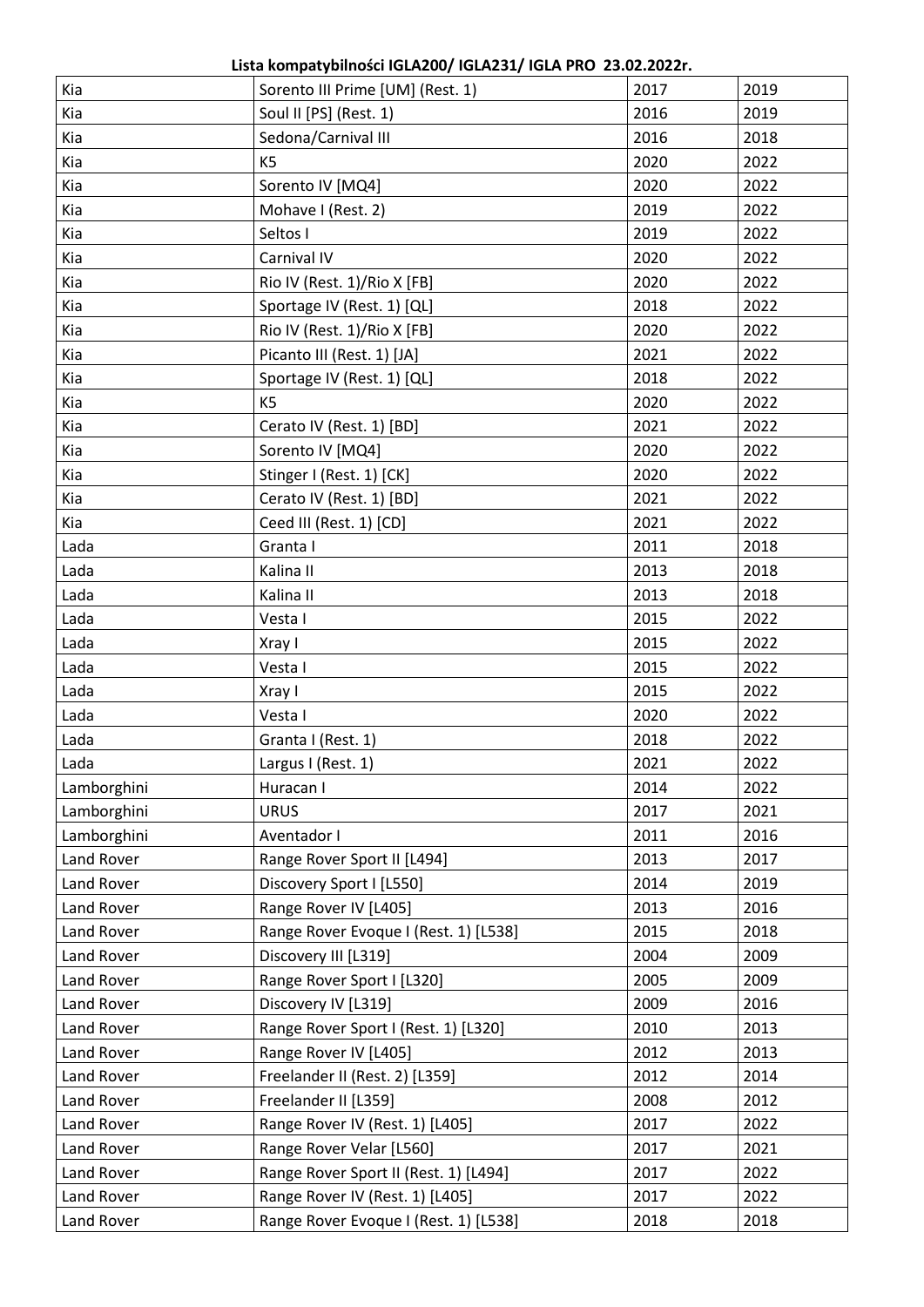| Land Rover        | Range Rover III (Rest. 2) [L322]               | 2010 | 2012 |
|-------------------|------------------------------------------------|------|------|
| Land Rover        | Range Rover Evoque II (L551)                   | 2018 | 2021 |
| Land Rover        | Discovery Sport I (Rest.1) [L550]              | 2019 | 2021 |
| Land Rover        | Range Rover Sport I [L320]                     | 2005 | 2009 |
| Land Rover        | Range Rover III (Rest. 1) [L322]               | 2005 | 2009 |
| Land Rover        | Range Rover III (Rest. 2) [L322]               | 2010 | 2012 |
| Land Rover        | Range Rover Evoque I [L538]                    | 2011 | 2015 |
| Land Rover        | Range Rover Sport II (Rest. 1) [L494]          | 2017 | 2021 |
| Land Rover        | Discovery V [L462]                             | 2016 | 2021 |
| Land Rover        | Range Rover Evoque II (L551)                   | 2018 | 2021 |
| Land Rover        | Defender 110 II [L663]                         | 2019 | 2022 |
| Land Rover        | Range Rover Sport II (Rest. 1) [L494]          | 2017 | 2022 |
| Land Rover        | Discovery Sport I (Rest.1) [L550 with EVA 2.0] | 2021 | 2022 |
| Land Rover        | Range Rover Velar I [L560 with EVA 2.0]        | 2021 | 2022 |
| Land Rover        | Defender 110 II [L663]                         | 2019 | 2022 |
| Land Rover        | Defender 90 II [L663]                          | 2019 | 2022 |
| Land Rover        | Discovery V (Rest. 1) [L462 with EVA 2.0]      | 2020 | 2022 |
| <b>Land Rover</b> | Range Rover Evoque II [L551 with EVA 2.0]      | 2021 | 2022 |
| Land Rover        | Range Rover Sport II [L494]                    | 2013 | 2017 |
| Land Rover        | Range Rover Velar I [L560 with EVA 2.0]        | 2021 | 2022 |
| Land Rover        | Range Rover Evoque II [L551 with EVA 2.0]      | 2021 | 2022 |
| Land Rover        | Discovery Sport I (Rest.1) [L550 with EVA 2.0] | 2021 | 2022 |
| Lexus             | LX 570 III [J200] (Rest. 1)                    | 2013 | 2015 |
| Lexus             | IS III [XE30]                                  | 2013 | 2016 |
| Lexus             | IS 300h III [XE30]                             | 2013 | 2016 |
| Lexus             | GS 250 IV [L10]                                | 2011 | 2015 |
| Lexus             | GS 350 IV [L10]                                | 2011 | 2015 |
| Lexus             | GS 450h IV [L10]                               | 2011 | 2015 |
| Lexus             | ES 250 VI [XV60] (Rest. 1)                     | 2012 | 2018 |
| Lexus             | ES 300h VI [XV60] (Rest. 1)                    | 2012 | 2018 |
| Lexus             | LS 460/460L AWD IV [USF40] (Rest. 1)           | 2012 | 2017 |
| Lexus             | LS 600h/600hl IV [USF40] (Rest. 1)             | 2013 | 2017 |
| Lexus             | RX 270 III [AL10] (Rest. 1)                    | 2012 | 2015 |
| Lexus             | RX 350 III [AL10] (Rest. 1)                    | 2012 | 2015 |
| Lexus             | RX 450h III [AL10] (Rest. 1)                   | 2012 | 2015 |
| Lexus             | GX II [J150] (Rest. 1/2)                       | 2009 | 2022 |
| Lexus             | ES 350 VI [XV60] (Rest. 1)                     | 2012 | 2018 |
| Lexus             | LX 570 III [J200] (Rest. 2)                    | 2015 | 2022 |
| Lexus             | RX 450h IV [AL20]                              | 2015 | 2019 |
| Lexus             | IS II [XE20] (Rest. 1)                         | 2008 | 2010 |
| Lexus             | LC 500   [Z100]                                | 2017 | 2022 |
| Lexus             | <b>ES VII [XZ10]</b>                           | 2018 | 2021 |
| Lexus             | IS III [XE30] (Rest. 1)                        | 2016 | 2020 |
| Lexus             | UX I [ZA10]                                    | 2018 | 2022 |
| Lexus             | NX I [AZ10] (Rest. 1)                          | 2017 | 2021 |
| Lexus             | NX I/I [AZ10] (Rest. 1)                        | 2014 | 2021 |
| Lexus             | RX 300 IV [AL20] (Rest. 1)                     | 2019 | 2022 |
| Lexus             | GS [L10]                                       | 2012 | 2018 |
|                   |                                                |      |      |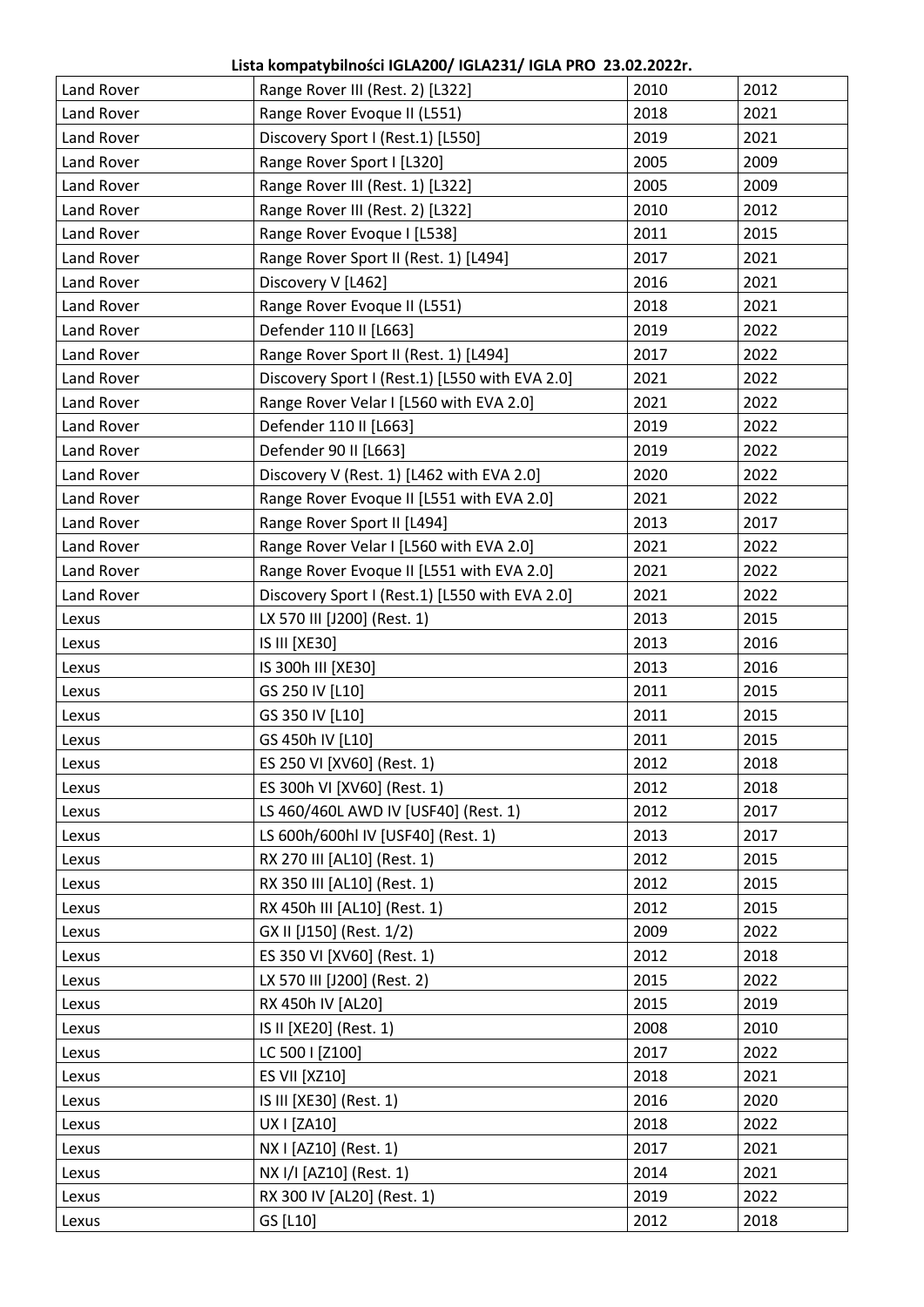**Lista kompatybilności IGLA200/ IGLA231/ IGLA PRO 23.02.2022r.**

| Lexus         | ES [XV60]                    | 2012 | 2018 |
|---------------|------------------------------|------|------|
| Lexus         | LS IV [USF40] (Rest. 1)      | 2012 | 2017 |
| Lexus         | RX III [AL10] (Rest. 1)      | 2008 | 2015 |
| Lexus         | GX [J150] (Rest. 1)          | 2009 | 2019 |
| Lexus         | <b>CT [A10]</b>              | 2011 | 2018 |
| Lexus         | <b>RC [XC10]</b>             | 2017 | 2019 |
| Lexus         | LS V [XF50]                  | 2017 | 2019 |
| Lexus         | LX 450 III [J200] (Rest. 2)  | 2015 | 2022 |
| Lexus         | RX 300 IV [AL20]             | 2015 | 2019 |
| Lexus         | ES VII (Rest. 1) [XV70]      | 2021 | 2022 |
| Lexus         | <b>NX II [AZ20]</b>          | 2021 | 2022 |
| Lincoln       | MKTI (Rest. 1)               | 2012 | 2019 |
| <b>MAN</b>    | <b>TGE</b>                   | 2017 | 2020 |
| Maserati      | Ghibli III (Rest. 1)         | 2016 | 2020 |
| Maserati      | Levante I                    | 2016 | 2019 |
| Maserati      | Quattroporte VI/VI (Rest. 1) | 2012 | 2020 |
| Maserati      | Levante I (Rest. 1) [M161]   | 2020 | 2022 |
| Mazda         | 3 II [BL] (Rest. 1)          | 2011 | 2013 |
| Mazda         | 3 III [BM]                   | 2013 | 2018 |
| Mazda         | 6 II [GH] (Rest. 1)          | 2009 | 2013 |
| Mazda         | CX-7 I (Rest. 1)             | 2009 | 2012 |
| Mazda         | <b>MX-5 IV [ND]</b>          | 2015 | 2022 |
| Mazda         | $CX-9$ II                    | 2016 | 2021 |
| Mazda         | 3 I [BK] (Rest. 1)           | 2006 | 2009 |
| Mazda         | 6 III [GJ] (Rest. 2)         | 2018 | 2022 |
| Mazda         | <b>CX-5 II [KF]</b>          | 2017 | 2022 |
| Mazda         | 3 IV [BP]                    | 2019 | 2022 |
| Mazda         | 6 III [GJ]                   | 2012 | 2019 |
| Mazda         | CX-5 I [KE]                  | 2012 | 2017 |
| Mazda         | $CX-3$                       | 2017 | 2019 |
| Mazda         | $2$ [DJ]                     | 2015 | 2019 |
| Mazda         | $CX-5$   $[KE]$              | 2012 | 2017 |
| Mazda         | <b>CX-5 II [KF]</b>          | 2017 | 2019 |
| Mazda         | CX-30 I [DM]                 | 2019 | 2022 |
| Mazda         | CX-9 II (Rest. 1)            | 2020 | 2022 |
| McLaren       | 675LT1                       | 2015 | 2017 |
| Mercedes-Benz | A180 III [W176]              | 2012 | 2018 |
| Mercedes-Benz | B200 II [W246]               | 2011 | 2018 |
| Mercedes-Benz | CLS II [C218] (Rest. 1)      | 2014 | 2017 |
| Mercedes-Benz | E IV [W212] (Rest. 1)        | 2013 | 2016 |
| Mercedes-Benz | G350d II [W463] (Rest. 3/4)  | 2012 | 2018 |
| Mercedes-Benz | GLK   [X204]                 | 2008 | 2015 |
| Mercedes-Benz | GLA250   [X156]              | 2013 | 2017 |
| Mercedes-Benz | ML III [W166]                | 2011 | 2015 |
| Mercedes-Benz | GLE I [C292]                 | 2015 | 2019 |
| Mercedes-Benz | S500 V [W221] (Rest. 1)      | 2009 | 2013 |
| Mercedes-Benz | AMG GT I [C190]              | 2014 | 2018 |
| Mercedes-Benz | GLE I [W166]                 | 2015 | 2019 |
|               |                              |      |      |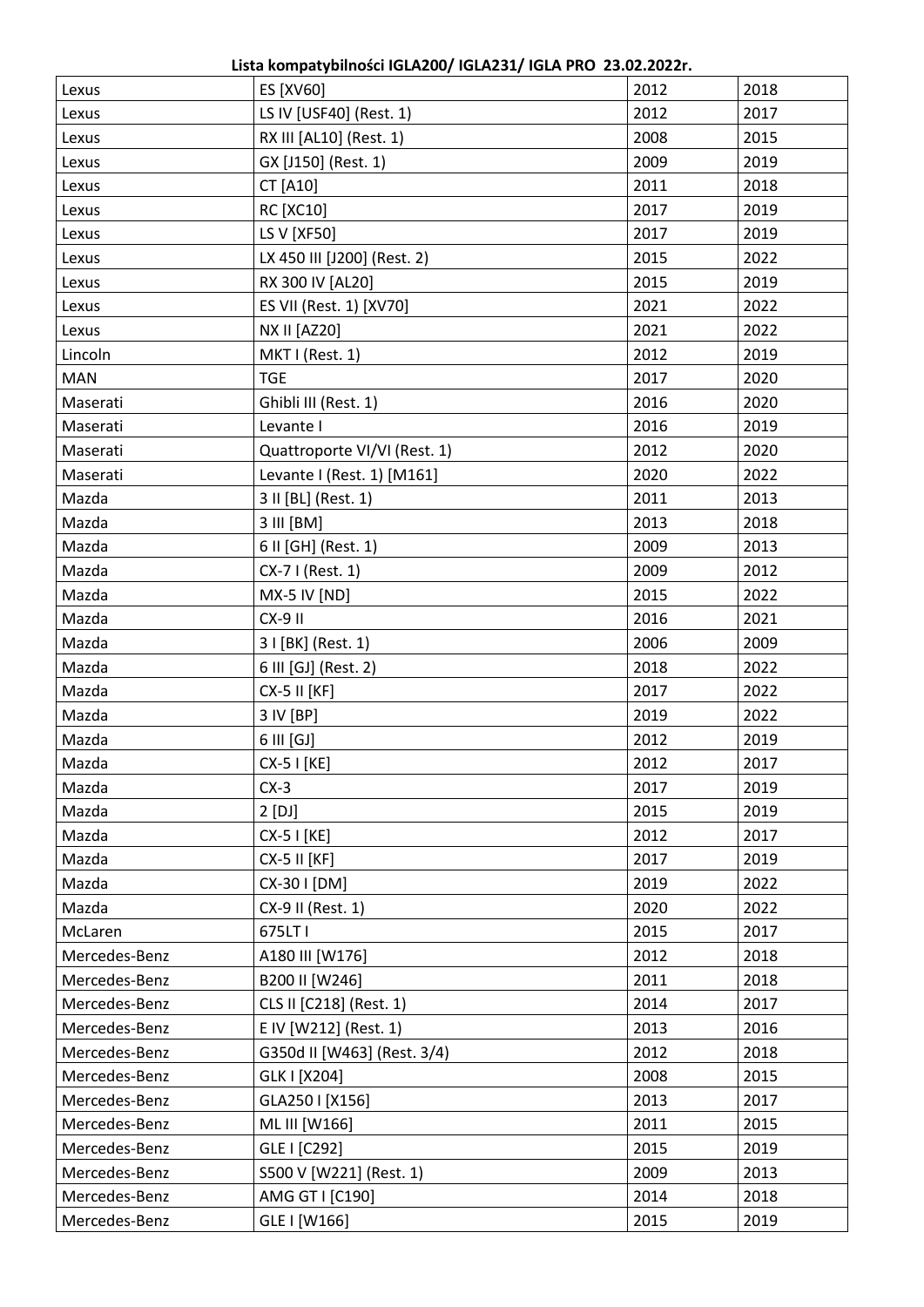| Mercedes-Benz | C180 III [W204] (Rest. 1)            | 2011 | 2015 |
|---------------|--------------------------------------|------|------|
| Mercedes-Benz | Vito III [W447]                      | 2014 | 2022 |
| Mercedes-Benz | GLS350d/500 I [X166]                 | 2015 | 2019 |
| Mercedes-Benz | E IV [C207]                          | 2009 | 2016 |
| Mercedes-Benz | CL500 III [C216] (Rest. 1)           | 2010 | 2014 |
| Mercedes-Benz | C350 III [W204]                      | 2006 | 2011 |
| Mercedes-Benz | GLC220d/250   [X253]                 | 2015 | 2019 |
| Mercedes-Benz | S63 AMG Cabrio [A217]                | 2014 | 2017 |
| Mercedes-Benz | GL I [X164] (Rest. 1)                | 2009 | 2012 |
| Mercedes-Benz | R I [W251]                           | 2008 | 2012 |
| Mercedes-Benz | Sprinter II [W906] (Rest. 1)         | 2014 | 2018 |
| Mercedes-Benz | ML II [W164] (Rest. 1)               | 2008 | 2011 |
| Mercedes-Benz | E V [C238]                           | 2016 | 2018 |
| Mercedes-Benz | S320 V [W221]                        | 2005 | 2009 |
| Mercedes-Benz | X250d I [BR470]                      | 2017 | 2020 |
| Mercedes-Benz | Viano I [W639] (Rest. 1)             | 2010 | 2014 |
| Mercedes-Benz | G III [W463]                         | 2019 | 2022 |
| Mercedes-Benz | GLC I [X253/C253] (Rest. 1)          | 2019 | 2022 |
| Mercedes-Benz | C180 IV [W205] (Rest. 1)             | 2018 | 2021 |
| Mercedes-Benz | X350d I [BR470]                      | 2017 | 2020 |
| Mercedes-Benz | G III [W463]                         | 2018 | 2022 |
| Mercedes-Benz | Vito III [W447]                      | 2014 | 2022 |
| Mercedes-Benz | GLB I [X247]                         | 2019 | 2022 |
| Mercedes-Benz | CLA200   [C117]                      | 2013 | 2019 |
| Mercedes-Benz | GL350 II [X166]                      | 2012 | 2016 |
| Mercedes-Benz | <b>GLE350d Coupe I [C292]</b>        | 2015 | 2019 |
| Mercedes-Benz | V250d II [W447]                      | 2014 | 2021 |
| Mercedes-Benz | SLC I [R172]                         | 2016 | 2020 |
| Mercedes-Benz | C IV [W205]                          | 2014 | 2018 |
| Mercedes-Benz | S350d/500 VI [W222] (Rest. 1)        | 2013 | 2020 |
| Mercedes-Benz | E V [C238/W213]                      | 2018 | 2021 |
| Mercedes-Benz | V I [W639] (Rest. 1)                 | 2010 | 2013 |
| Mercedes-Benz | E V [C238/W213]                      | 2018 | 2021 |
| Mercedes-Benz | Citan [W415]                         | 2014 | 2021 |
| Mercedes-Benz | A200 IV [W177]                       | 2018 | 2021 |
| Mercedes-Benz | Sprinter [907/910]                   | 2019 | 2021 |
| Mercedes-Benz | S/Maybach S VI [W222/X222] (Rest. 1) | 2017 | 2020 |
| Mercedes-Benz | G II [W463] (Rest. 2)                | 2008 | 2012 |
| Mercedes-Benz | CLS III [C257]                       | 2017 | 2021 |
| Mercedes-Benz | G III [W463]                         | 2018 | 2021 |
| Mercedes-Benz | GT [X290]                            | 2018 | 2019 |
| Mercedes-Benz | SLS [C197/R197]                      | 2011 | 2014 |
| Mercedes-Benz | B180 III [W247]                      | 2018 | 2021 |
| Mercedes-Benz | CLA200 II [C118]                     | 2019 | 2021 |
| Mercedes-Benz | GLS II [X167]                        | 2019 | 2021 |
| Mercedes-Benz | GLE450 II [V167]                     | 2018 | 2021 |
| Mercedes-Benz | C IV [W205] (Rest. 1)                | 2018 | 2021 |
| Mercedes-Benz | E V (Rest. 1) [C238]                 | 2020 | 2021 |
|               |                                      |      |      |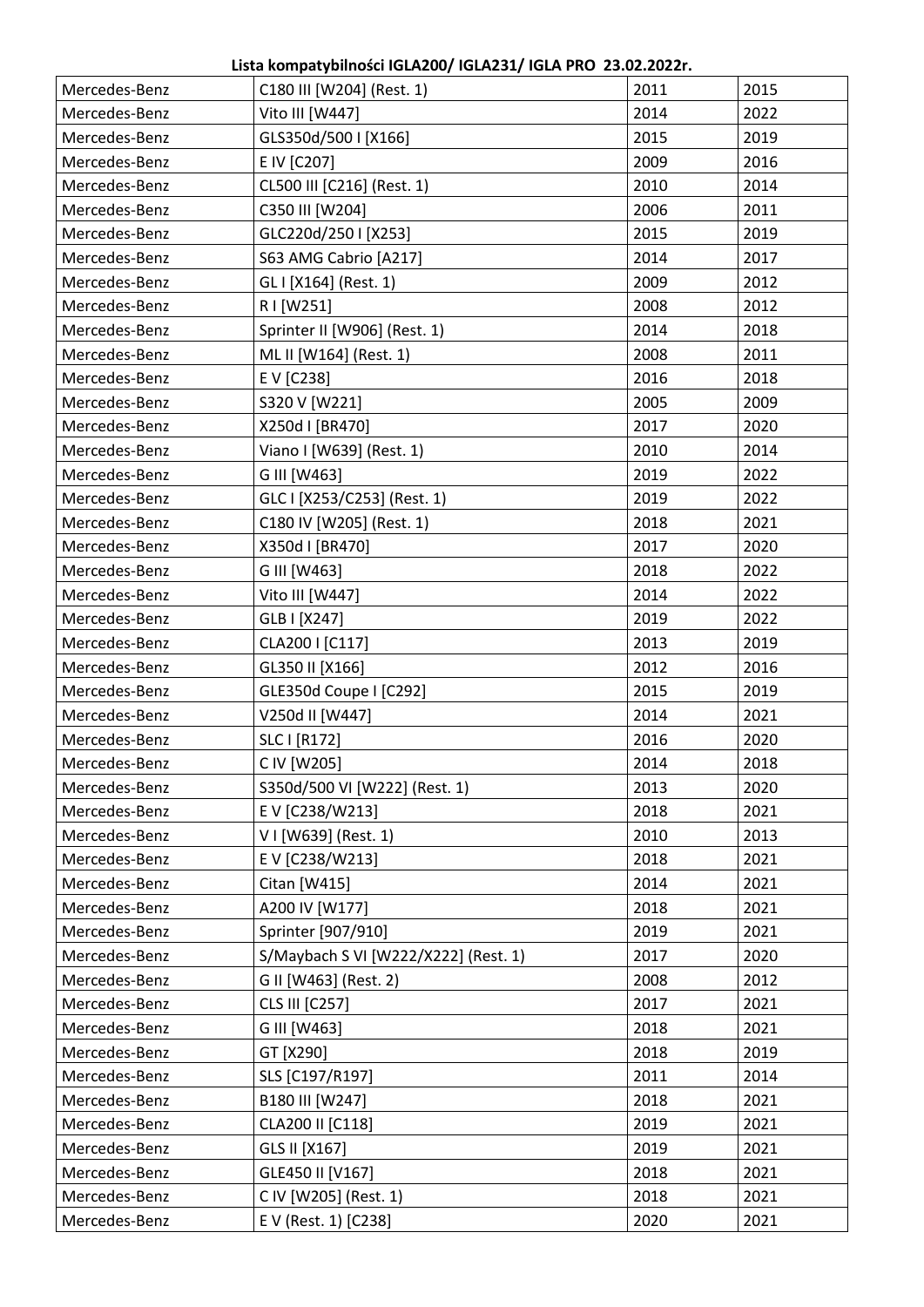| Mercedes-Benz | GLE Coupe II [C167]                            | 2019 | 2022 |
|---------------|------------------------------------------------|------|------|
| Mercedes-Benz | GLA II [H247]                                  | 2020 | 2022 |
| Mercedes-Benz | S VII [W223]                                   | 2020 | 2022 |
| Mercedes-Benz | <b>CLS53 AMG III [C257]</b>                    | 2018 | 2021 |
| Mercedes-Benz | EQC I [N293]                                   | 2018 | 2022 |
| Mercedes-Benz | AMG GT I (Rest.1) [X290]                       | 2018 | 2022 |
| Mercedes-Benz | GLS II [X167]                                  | 2019 | 2022 |
| Mercedes-Benz | S VII [W223]                                   | 2020 | 2022 |
| Mercedes-Benz | Maybach S VII [Z223]                           | 2020 | 2022 |
| Mini          | Hatch III [F55/F56] Cooper                     | 2013 | 2018 |
| Mini          | Cabrio III (Rest. 1) [F57] Cooper S/JCW        | 2018 | 2021 |
| Mini          | Clubman II [F54] (Rest. 1) Cooper/Cooper S/JCW | 2019 | 2022 |
| Mini          | Hatch III (Rest. 1) [F56] Cooper/Cooper S/JCW  | 2018 | 2021 |
| Mini          | Countryman II [F60] Cooper/Cooper S/JCW/SD     | 2016 | 2019 |
| Mini          | Cooper Clubman S II [F54]                      | 2015 | 2019 |
| Mini          | Cooper II [R56]                                | 2006 | 2013 |
| Mini          | Cooper Countryman I [R60]                      | 2010 | 2016 |
| Mini          | Cooper Clubman S II [F54] (Rest. 1)            | 2015 | 2019 |
| Mini          | Cabrio III [F57] Cooper S/JCW                  | 2015 | 2018 |
| Mini          | Countryman II (Rest. 1) [F60] Cooper S         | 2020 | 2022 |
| Mini          | Hatch III (Rest. 2) [F56] Cooper/Cooper S/JCW  | 2021 | 2022 |
| Mini          | Hatch III (Rest. 2) [F56] Cooper SE            | 2021 | 2022 |
| Mitsubishi    | Outlander II [XL] (Rest. 1)                    | 2009 | 2013 |
| Mitsubishi    | Grandis I                                      | 2008 | 2011 |
| Mitsubishi    | Pajero Sport III                               | 2016 | 2021 |
| Mitsubishi    | Pajero IV (Rest. 2)                            | 2014 | 2022 |
| Mitsubishi    | ASX I (Rest. 2/3)                              | 2017 | 2022 |
| Mitsubishi    | Pajero Sport III                               | 2016 | 2021 |
| Mitsubishi    | ASX I/I (Rest. 1)                              | 2011 | 2015 |
| Mitsubishi    | Lancer                                         | 2007 | 2017 |
| Mitsubishi    | Outlander III (Rest. 1/2/3)                    | 2014 | 2022 |
| Mitsubishi    | L200 V                                         | 2015 | 2019 |
| Mitsubishi    | <b>Eclipse Cross I</b>                         | 2017 | 2019 |
| Mitsubishi    | Pajero IV (Rest. 1)                            | 2011 | 2014 |
| Mitsubishi    | Triton                                         | 2015 | 2021 |
| Mitsubishi    | ASX I (Rest. 1/2)                              | 2015 | 2019 |
| Mitsubishi    | Outlander II [XL]                              | 2005 | 2009 |
| Mitsubishi    | Pajero Sport III (Rest. 1)                     | 2019 | 2022 |
| Mitsubishi    | L200 V (Rest. 1) [KK/KL]                       | 2018 | 2022 |
| Mitsubishi    | Eclipse Cross I (Rest. 1)                      | 2020 | 2022 |
| Nissan        | Note II [E12]                                  | 2012 | 2016 |
| Nissan        | Tiida I [C12] (Rest. 1)                        | 2010 | 2013 |
| Nissan        | Tiida II [C13]                                 | 2015 | 2018 |
| Nissan        | Qashqai+2 I (Rest. 1)                          | 2012 | 2014 |
| Nissan        | Juke I (Rest. 1)                               | 2014 | 2019 |
| Nissan        | Juke I                                         | 2011 | 2014 |
| Nissan        | Navara III [D40] (Rest. 1)                     | 2010 | 2015 |
| Nissan        | Pathfinder III [R51] (Rest. 1)                 | 2010 | 2014 |
|               |                                                |      |      |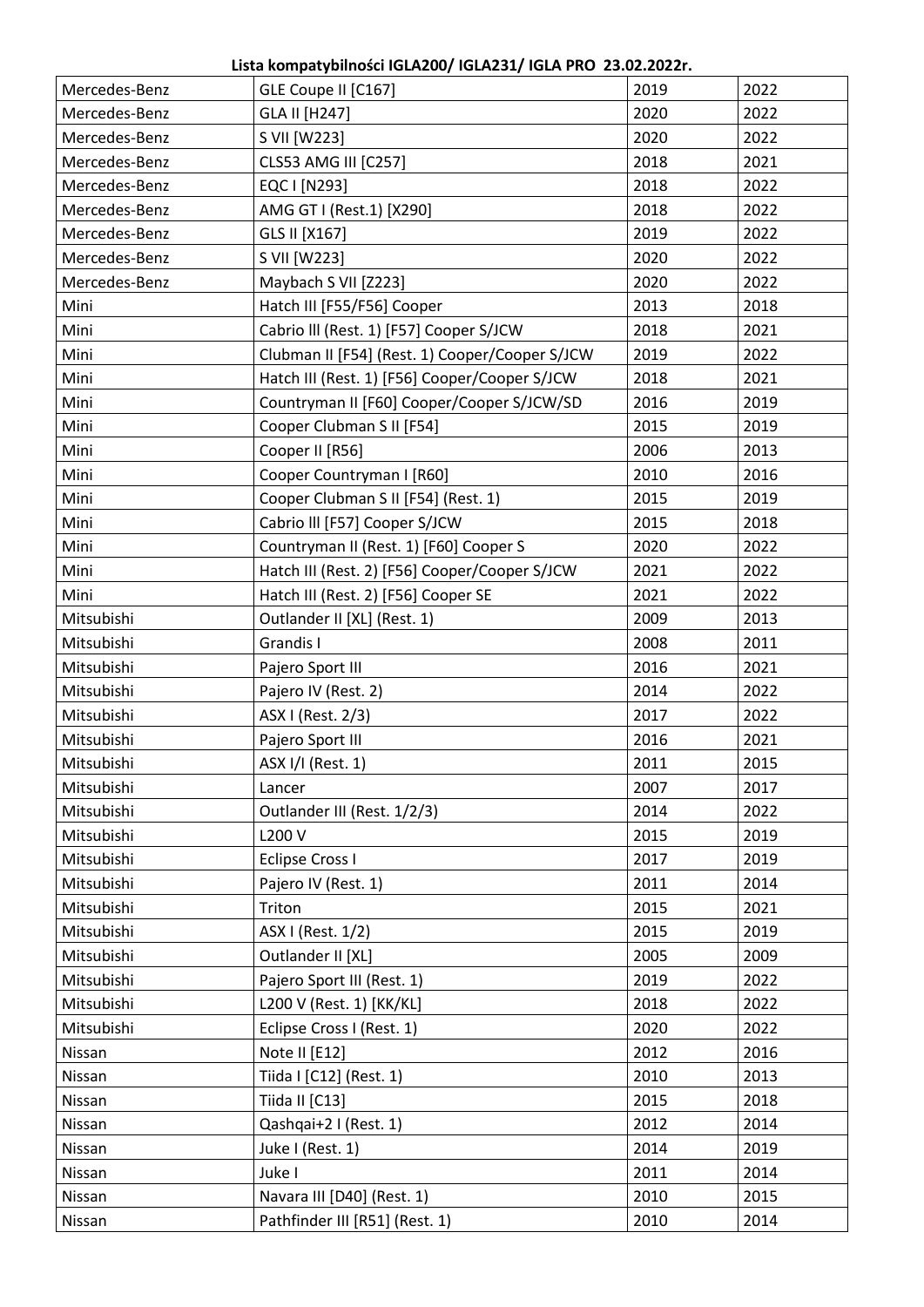**Lista kompatybilności IGLA200/ IGLA231/ IGLA PRO 23.02.2022r.**

| Nissan        | Pathfinder IV [R52]         | 2012 | 2017 |
|---------------|-----------------------------|------|------|
| Nissan        | Teana II [J32]              | 2008 | 2014 |
| Nissan        | Teana III [L33]             | 2014 | 2020 |
| Nissan        | Murano III [Z52]            | 2014 | 2022 |
| Nissan        | Qashqai II                  | 2013 | 2019 |
| Nissan        | X-Trail III [T32]           | 2013 | 2019 |
| Nissan        | Qashqai II (Rest. 1) [J11]  | 2017 | 2022 |
| Nissan        | GT-R I (Rest. 3)            | 2016 | 2022 |
| Nissan        | Sentra VII [B17]            | 2012 | 2017 |
| Nissan        | Qashqai I (Rest. 1)         | 2010 | 2013 |
| Nissan        | X-Trail II [T31] (Rest. 1)  | 2010 | 2015 |
| Nissan        | Patrol VI [Y62]             | 2010 | 2019 |
| Nissan        | Murano II [Z51] (Rest. 2)   | 2011 | 2015 |
| Nissan        | Navara IV [D23]             | 2014 | 2022 |
| Nissan        | 370z [Z34]                  | 2016 | 2018 |
| Nissan        | Terrano III                 | 2014 | 2021 |
| Nissan        | Serena V [C27]              | 2016 | 2021 |
| Nissan        | Qashqai I (Rest. 1)         | 2010 | 2013 |
| Nissan        | NV350 Caravan [E26]         | 2012 | 2017 |
| Nissan        | Altima [L33]                | 2014 | 2018 |
| Nissan        | Micra V [K14]               | 2017 | 2022 |
| Nissan        | Maxima VIII (Rest. 1) [A36] | 2018 | 2021 |
| Nissan        | Rogue                       | 2013 | 2020 |
| Nissan        | Sentra VII [B17] (Rest. 1)  | 2015 | 2019 |
| Nissan        | Altima VI [L34]             | 2018 | 2021 |
| Nissan        | X-Trail III [T32] (Rest. 1) | 2017 | 2022 |
| Nissan        | Pathfinder IV [R52R]        | 2016 | 2022 |
| Nissan        | Versa III [N18]             | 2019 | 2022 |
| Nissan        | V-Drive I [N17]             | 2019 | 2022 |
| Nissan        | Pulsar VI [NB17]            | 2014 | 2018 |
| Nissan        | Pathfinder V [R53]          | 2021 | 2022 |
| Opel/Vauxhall | Astra J                     | 2009 | 2017 |
| Opel/Vauxhall | Antara I                    | 2006 | 2011 |
| Opel/Vauxhall | Mokka I                     | 2012 | 2016 |
| Opel/Vauxhall | Insignia I                  | 2008 | 2013 |
| Opel/Vauxhall | Vivaro/Movano               | 2014 | 2018 |
| Opel/Vauxhall | Crossland X                 | 2017 | 2020 |
| Opel/Vauxhall | Insignia II                 | 2017 | 2020 |
| Opel/Vauxhall | <b>VIVARO</b>               | 2010 | 2014 |
| Opel/Vauxhall | Astra K                     | 2015 | 2019 |
| Opel/Vauxhall | Zafira Life I               | 2019 | 2022 |
| Opel/Vauxhall | Corsa E                     | 2014 | 2019 |
| Opel/Vauxhall | Combo V [B9]                | 2021 | 2022 |
| Peugeot       | 40071                       | 2007 | 2012 |
| Peugeot       | Boxer II (Rest. 1)          | 2014 | 2021 |
| Peugeot       | 4081                        | 2012 | 2017 |
| Peugeot       | 30081                       | 2009 | 2016 |
| Peugeot       | 408 I (Rest. 1)             | 2017 | 2021 |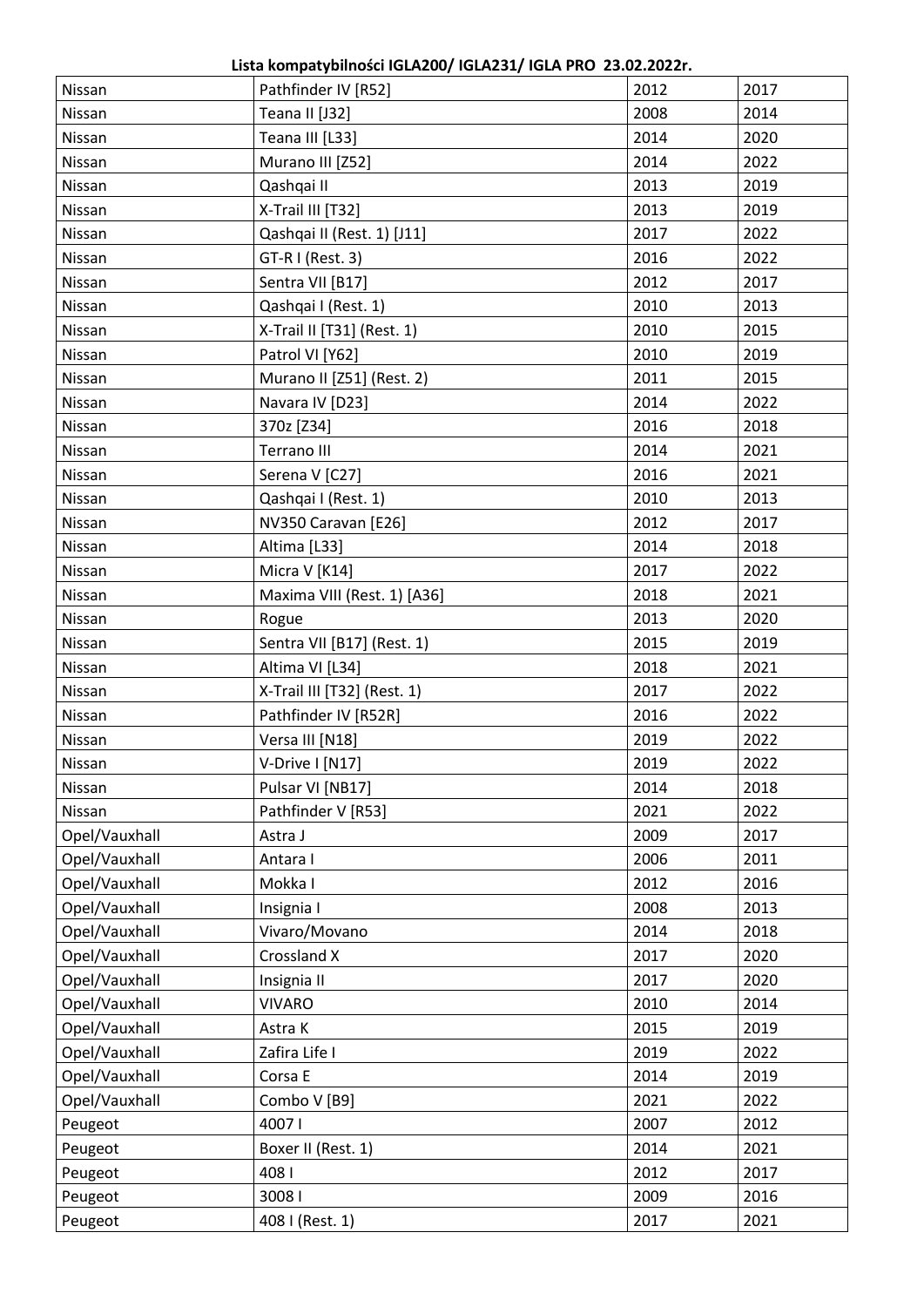**Lista kompatybilności IGLA200/ IGLA231/ IGLA PRO 23.02.2022r.**

| Peugeot | Partner                                | 2015 | 2021 |
|---------|----------------------------------------|------|------|
| Peugeot | 308 II                                 | 2015 | 2016 |
| Peugeot | 3008 II                                | 2016 | 2020 |
| Peugeot | 5008 II                                | 2017 | 2020 |
| Peugeot | 508 I (Rest. 1)                        | 2014 | 2018 |
| Peugeot | 2008 I (Rest. 1)                       | 2016 | 2019 |
| Peugeot | Traveller I                            | 2016 | 2022 |
| Peugeot | 3008 II (Rest. 1)                      | 2020 | 2022 |
| Peugeot | 5008 II (Rest. 1)                      | 2020 | 2022 |
| Peugeot | 2008 II                                | 2019 | 2022 |
| Peugeot | <b>Expert III</b>                      | 2016 | 2022 |
| Peugeot | Traveller I                            | 2016 | 2022 |
| Porsche | Cayenne II                             | 2011 | 2017 |
| Porsche | Panamera I (Rest. 1)                   | 2013 | 2016 |
| Porsche | Macan I                                | 2014 | 2018 |
| Porsche | Boxster 718 IV                         | 2016 | 2022 |
| Porsche | Macan I (Rest. 1) [95B]                | 2018 | 2021 |
| Porsche | Cayenne III                            | 2019 | 2022 |
| Porsche | 911 Carrera VII                        | 2012 | 2016 |
| Porsche | Cayenne III                            | 2017 | 2021 |
| Porsche | Cayman                                 | 2016 | 2021 |
| Porsche | 911 Carrera [992]                      | 2018 | 2021 |
| Porsche | Panamera II                            | 2016 | 2020 |
| Porsche | Taycan I                               | 2019 | 2022 |
| Porsche | Macan I (Rest. 2) [95B]                | 2021 | 2022 |
| Ravon   | Nexia R3 I                             | 2015 | 2020 |
| Ravon   | R4 I                                   | 2016 | 2020 |
| Ravon   | R21                                    | 2016 | 2020 |
| Renault | Koleos I (Rest. 1/2)                   | 2011 | 2016 |
| Renault | Kaptur I                               | 2016 | 2020 |
| Renault | Logan II                               | 2016 | 2018 |
| Renault | Duster I (Rest. 1)                     | 2015 | 2021 |
| Renault | Fluence I (Rest. 1)                    | 2014 | 2017 |
| Renault | Master III (Rest. 1)                   | 2014 | 2020 |
| Renault | Dokker / Dokker Stepway I              | 2019 | 2022 |
| Renault | Logan / Logan Stepway II (Rest. 1)     | 2018 | 2022 |
| Renault | Sandero / Sandero Stepway II (Rest. 1) | 2018 | 2022 |
| Renault | Kaptur I (Rest.1)                      | 2020 | 2022 |
| Renault | Sandero Stepway II                     | 2013 | 2018 |
| Renault | Dokker I                               | 2012 | 2019 |
| Renault | Koleos II                              | 2016 | 2019 |
| Renault | Talisman I                             | 2015 | 2020 |
| Renault | Espace V                               | 2015 | 2019 |
| Renault | Scenic III/III (Rest. 1)               | 2008 | 2016 |
| Renault | Clio IV                                | 2012 | 2019 |
| Renault | Arkana I                               | 2019 | 2021 |
| Renault | Clio V [mk5]                           | 2019 | 2021 |
| Renault | Duster II                              | 2021 | 2022 |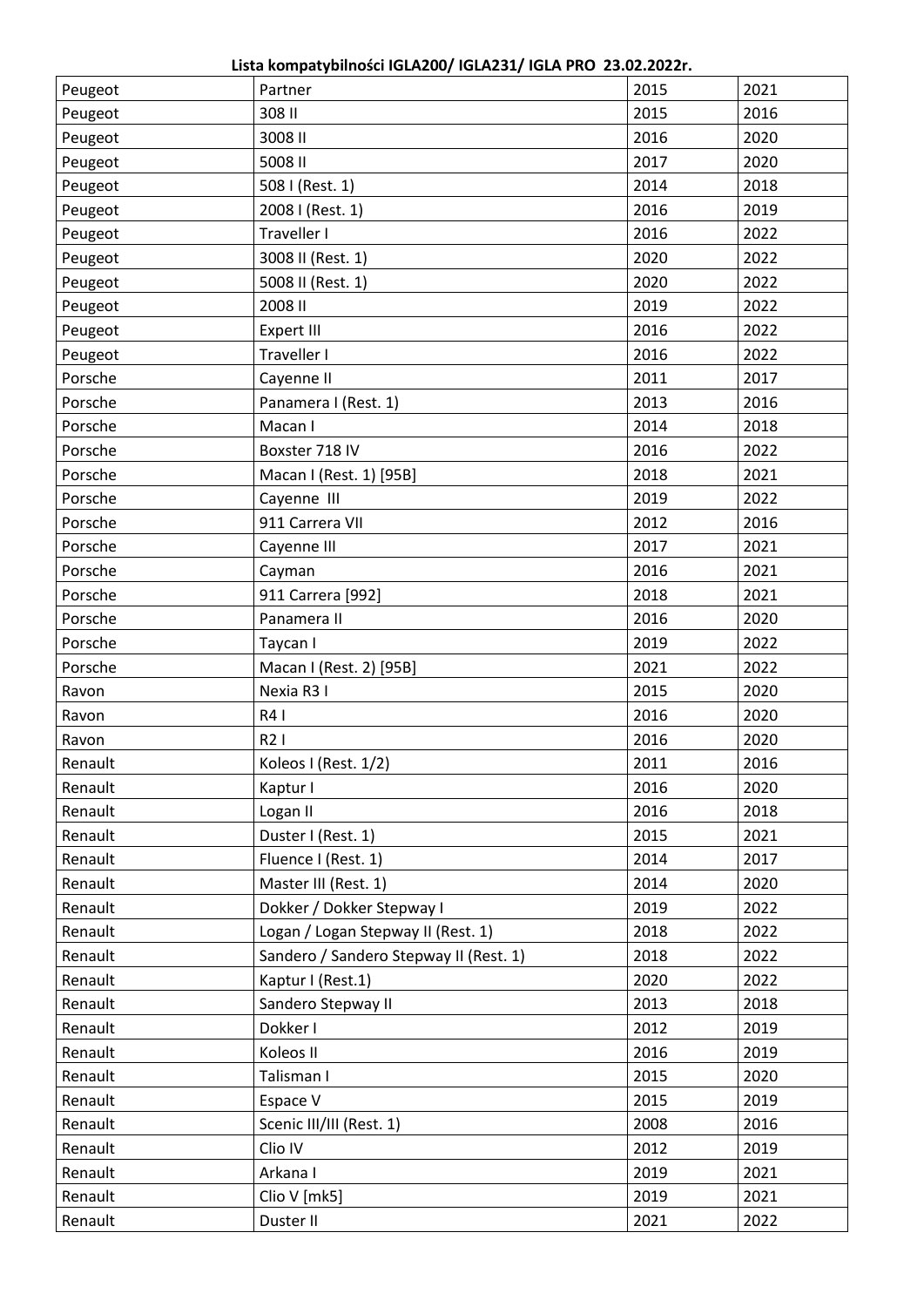**Lista kompatybilności IGLA200/ IGLA231/ IGLA PRO 23.02.2022r.**

| Renault     | Megane RS IV                 | 2016 | 2020 |
|-------------|------------------------------|------|------|
| Renault     | Scenic III (Rest. 2)         | 2013 | 2016 |
| Renault     | Captur II                    | 2019 | 2022 |
| Renault     | Kadjar I (Rest. 1)           | 2018 | 2022 |
| Renault     | Sandero III [BJI]            | 2020 | 2022 |
| Renault     | Arkana I (Rest. 1)           | 2020 | 2022 |
| Renault     | Megane RS IV (Rest. 1)       | 2020 | 2022 |
| Rolls-Royce | Ghost I (Rest. 1)            | 2014 | 2020 |
| Rolls-Royce | Wraith I                     | 2013 | 2022 |
| Rolls-Royce | Phantom VII                  | 2007 | 2011 |
| Rolls-Royce | Phantom Coupe VII (Rest. 1)  | 2013 | 2013 |
| Rolls-Royce | Dawn                         | 2015 | 2021 |
| Scania      | P400                         | 2014 | 2019 |
| <b>SEAT</b> | Ibiza IV/IV (Rest. 1/2) [6J] | 2008 | 2017 |
| <b>SEAT</b> | Leon III                     | 2012 | 2016 |
| <b>SEAT</b> | Ateca                        | 2016 | 2021 |
| <b>SEAT</b> | Leon II                      | 2005 | 2012 |
| <b>SEAT</b> | Tarraco                      | 2018 | 2021 |
| <b>SEAT</b> | Leon IV                      | 2020 | 2022 |
| Skoda       | Fabia II                     | 2007 | 2014 |
| Skoda       | Yeti I (Rest. 1)             | 2013 | 2018 |
| Skoda       | Roomster I (Rest. 1)         | 2010 | 2015 |
| Skoda       | Octavia II [A5] (Rest. 1)    | 2008 | 2013 |
| Skoda       | Superb III                   | 2015 | 2019 |
| Skoda       | Fabia III                    | 2014 | 2018 |
| Skoda       | Superb II                    | 2008 | 2013 |
| Skoda       | Kodiaq I                     | 2019 | 2022 |
| Skoda       | Rapid I (Rest. 1)            | 2017 | 2019 |
| Skoda       | Octavia III (Rest.1) [A7]    | 2019 | 2020 |
| Skoda       | Karoq I                      | 2017 | 2022 |
| Skoda       | Superb III (Rest.1)          | 2019 | 2022 |
| Skoda       | Rapid II                     | 2020 | 2022 |
| Skoda       | Octavia II [A5] (Rest. 1)    | 2008 | 2013 |
| Skoda       | Rapid I                      | 2012 | 2019 |
| Skoda       | Kodiag I                     | 2016 | 2020 |
| Skoda       | Superb II [B6] (Rest. 1)     | 2013 | 2015 |
| Skoda       | Scala                        | 2019 | 2021 |
| Skoda       | Octavia II [A5] (Rest. 1)    | 2008 | 2013 |
| Skoda       | Octavia IV [A8]              | 2020 | 2021 |
| Skoda       | Octavia III [A7]             | 2013 | 2017 |
| Skoda       | Kamiq I                      | 2019 | 2022 |
| Skoda       | Enyaq I                      | 2020 | 2022 |
| Skoda       | Octavia IV [A8]              | 2019 | 2022 |
| Skoda       | Superb III (Rest. 1)         | 2019 | 2022 |
| Smart       | Fortwo [X453]                | 2015 | 2019 |
| Smart       | Forfour [X453]               | 2015 | 2019 |
| Subaru      | Forester IV                  | 2012 | 2016 |
| Subaru      | XVI (Rest. 1)                | 2016 | 2017 |
|             |                              |      |      |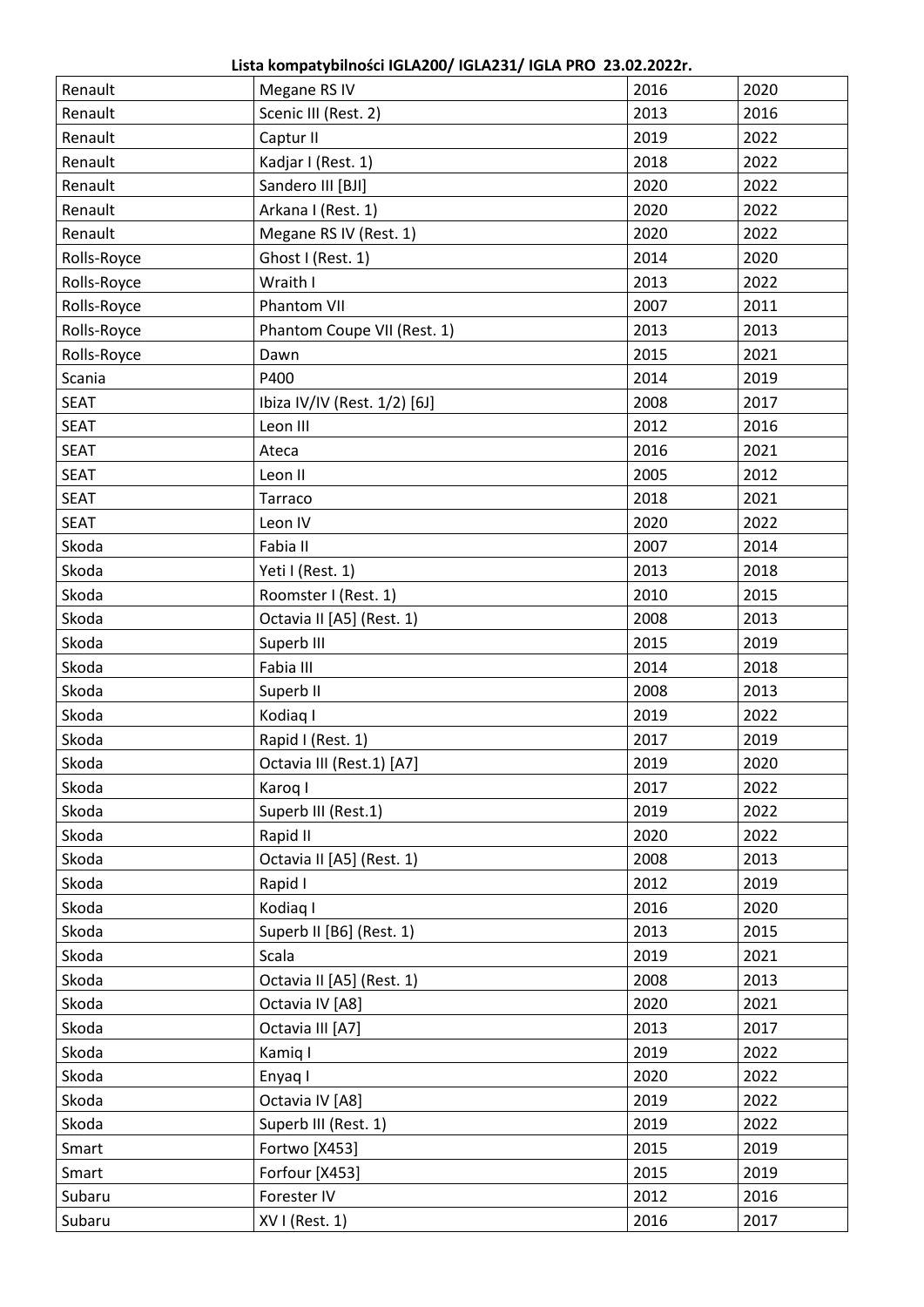**Lista kompatybilności IGLA200/ IGLA231/ IGLA PRO 23.02.2022r.**

| Subaru | Forester III                        | 2007 | 2013 |
|--------|-------------------------------------|------|------|
| Subaru | Outback V (Rest. 1)                 | 2017 | 2021 |
| Subaru | Legacy VI (Rest. 1)                 | 2017 | 2020 |
| Subaru | Impreza [mk4]                       | 2012 | 2016 |
| Subaru | Impreza [mk5]                       | 2016 | 2021 |
| Subaru | XV II                               | 2017 | 2021 |
| Subaru | Forester V                          | 2018 | 2021 |
| Subaru | Outback                             | 2017 | 2020 |
| Subaru | WRX STI V [GK/GT]                   | 2018 | 2021 |
| Subaru | <b>BRZ</b>                          | 2016 | 2020 |
| Subaru | Forester IV (Rest. 1)               | 2016 | 2018 |
| Subaru | Forester IV                         | 2012 | 2016 |
| Suzuki | Grand Vitara III (Rest. 1/2)        | 2008 | 2015 |
| Suzuki | Vitara II (Rest. 1)                 | 2016 | 2021 |
| Suzuki | SX4 II (Rest. 1)                    | 2016 | 2021 |
| Suzuki | Swift V                             | 2016 | 2021 |
| Suzuki | Jimny IV                            | 2018 | 2022 |
| Tesla  | Model S <sub>1</sub>                | 2013 | 2016 |
| Tesla  | Model X I                           | 2015 | 2021 |
| Tesla  | Model 31                            | 2017 | 2022 |
| Toyota | Verso I (Rest. 1)                   | 2012 | 2018 |
| Toyota | RAV4 III [XA30] (Rest. 1)           | 2010 | 2014 |
| Toyota | Land Cruiser Prado [J150] (Rest. 1) | 2012 | 2017 |
| Toyota | Land Cruiser 200 [J200] (Rest. 1)   | 2008 | 2015 |
| Toyota | Alphard II                          | 2008 | 2014 |
| Toyota | Sienna III/III (Rest. 1)            | 2010 | 2017 |
| Toyota | <b>Hilux VIII</b>                   | 2015 | 2019 |
| Toyota | Highlander II [U40] (Rest. 1)       | 2010 | 2013 |
| Toyota | RAV4 IV [CA40] (Rest. 1)            | 2015 | 2019 |
| Toyota | Land Cruiser 200 [J200] (Rest. 2)   | 2016 | 2021 |
| Toyota | RAV4 III [XA30] (Rest. 1)           | 2010 | 2014 |
| Toyota | Prius III [XW30]                    | 2009 | 2011 |
| Toyota | RAV4 IV [CA40] (Rest. 1)            | 2015 | 2019 |
| Toyota | Land Cruiser Prado [J150]           | 2010 | 2011 |
| Toyota | Camry VIII [XV70]                   | 2017 | 2021 |
| Toyota | RAV4 IV [CA40] (Rest. 1)            | 2015 | 2019 |
| Toyota | Alphard III (Rest. 1)               | 2017 | 2022 |
| Toyota | RAV4 IV [CA40] (Rest. 1)            | 2015 | 2019 |
| Toyota | RAV4 IV [CA40] (Rest. 1)            | 2019 | 2019 |
| Toyota | Corolla XII [E210]                  | 2018 | 2022 |
| Toyota | Fortuner II                         | 2019 | 2019 |
| Toyota | $C-HR I (Rest. 1)$                  | 2019 | 2022 |
| Toyota | Highlander III [U50] (Rest. 1)      | 2019 | 2019 |
| Toyota | <b>Hilux VIII</b>                   | 2019 | 2019 |
| Toyota | Fortuner II                         | 2015 | 2019 |
| Toyota | Land Cruiser Prado [J150] (Rest. 2) | 2018 | 2018 |
| Toyota | Auris II [E180]                     | 2012 | 2018 |
| Toyota | Corolla XI [E160/E170]              | 2012 | 2019 |
|        |                                     |      |      |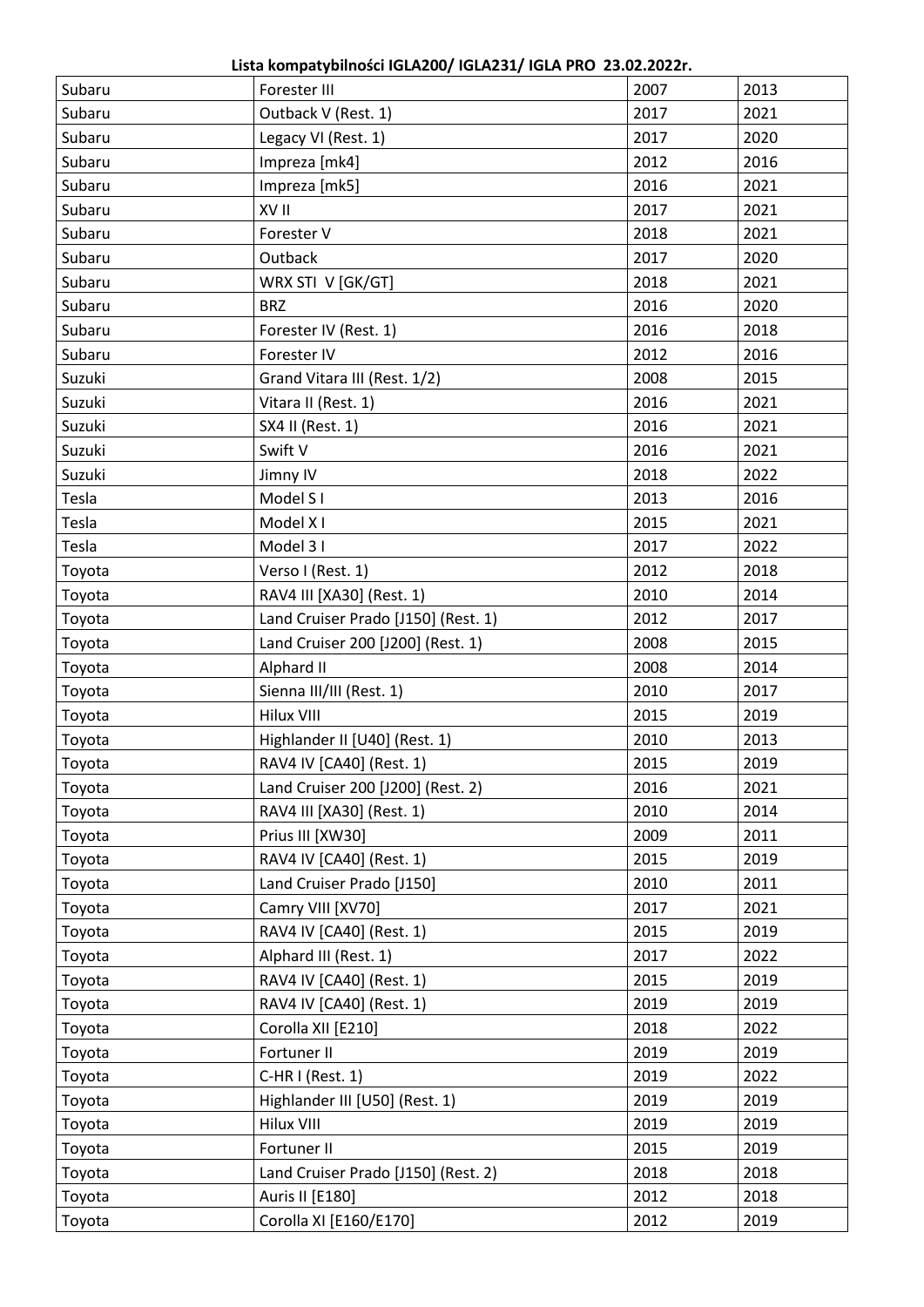**Lista kompatybilności IGLA200/ IGLA231/ IGLA PRO 23.02.2022r.**

| Toyota | Camry VI [XV40]                     | 2006 | 2011 |
|--------|-------------------------------------|------|------|
| Toyota | Camry VII [XV50]                    | 2011 | 2018 |
| Toyota | <b>RAV4 IV [XA40]</b>               | 2012 | 2019 |
| Toyota | Venza I (Rest. 1)                   | 2012 | 2017 |
| Toyota | Alphard III                         | 2015 | 2017 |
| Toyota | Fortuner II                         | 2015 | 2019 |
| Toyota | C-HRI                               | 2016 | 2018 |
| Toyota | Tundra II (Rest. 1)                 | 2013 | 2021 |
| Toyota | RAV4 III [XA30]                     | 2010 | 2014 |
| Toyota | Corolla XI [E160/E170]              | 2012 | 2019 |
| Toyota | Prius III [XW30] (Rest. 1)          | 2009 | 2015 |
| Toyota | GT86                                | 2015 | 2016 |
| Toyota | Auris II [E180]                     | 2012 | 2018 |
| Toyota | Camry VII [XV50] (Rest. 1/2)        | 2014 | 2018 |
| Toyota | RAV4 IV [XA40] (Rest. 1)            | 2015 | 2019 |
| Toyota | <b>TACOMA</b>                       | 2010 | 2015 |
| Toyota | Yaris                               | 2017 | 2019 |
| Toyota | Prius IV [XW50]                     | 2015 | 2019 |
| Toyota | RAV4 V [XA50]                       | 2018 | 2021 |
| Toyota | Corolla XII [E210]                  | 2018 | 2021 |
| Toyota | PROACE [mk2]                        | 2016 | 2021 |
| Toyota | C-HRI (Rest. 1)                     | 2019 | 2021 |
| Toyota | Supra V [J29/DB]                    | 2019 | 2021 |
| Toyota | Highlander III [U50] (Rest. 1)      | 2013 | 2019 |
| Toyota | Land Cruiser Prado [J150] (Rest. 2) | 2018 | 2018 |
| Toyota | Land Cruiser Prado [J150] (Rest. 2) | 2019 | 2019 |
| Toyota | Land Cruiser 200 [J200] (Rest. 2)   | 2019 | 2021 |
| Toyota | <b>RAV4 IV [XA40]</b>               | 2012 | 2015 |
| Toyota | Tacoma III                          | 2015 | 2022 |
| Toyota | HiAce VI [H300]                     | 2019 | 2022 |
| Toyota | Highlander IV [U70]                 | 2019 | 2022 |
| Toyota | Hilux VIII (Rest. 1) [AN120]        | 2020 | 2022 |
| Toyota | Land Cruiser Prado (Rest. 3) [J150] | 2020 | 2022 |
| Toyota | Fortuner II (Rest. 1)               | 2020 | 2022 |
| Toyota | Land Cruiser Prado (Rest. 3) [J150] | 2020 | 2022 |
| Toyota | Yaris IV [XP210]                    | 2019 | 2022 |
| Toyota | Camry VIII (Rest. 1) [XV70]         | 2021 | 2022 |
| Toyota | Hilux VIII (Rest. 1) [AN120]        | 2020 | 2022 |
| Toyota | Yaris IV [XP210]                    | 2019 | 2022 |
| Toyota | Land Cruiser 300 I [J300]           | 2021 | 2022 |
| Toyota | <b>RAV4 V [XA50]</b>                | 2018 | 2022 |
| Toyota | Yaris IV [GXPA16]                   | 2020 | 2022 |
| Toyota | 4Runner V (Rest. 1) [N280]          | 2013 | 2022 |
| Toyota | Kijang Innova II (Rest.1) [TGN140]  | 2020 | 2021 |
| Toyota | Land Cruiser 300   [J300]           | 2021 | 2022 |
| Toyota | <b>RAV4 V [XA50]</b>                | 2018 | 2022 |
| Toyota | Auris II (Rest. 1) [E180]           | 2015 | 2019 |
| Toyota | RAV4 IV [XA40] (Rest. 1)            | 2015 | 2019 |
|        |                                     |      |      |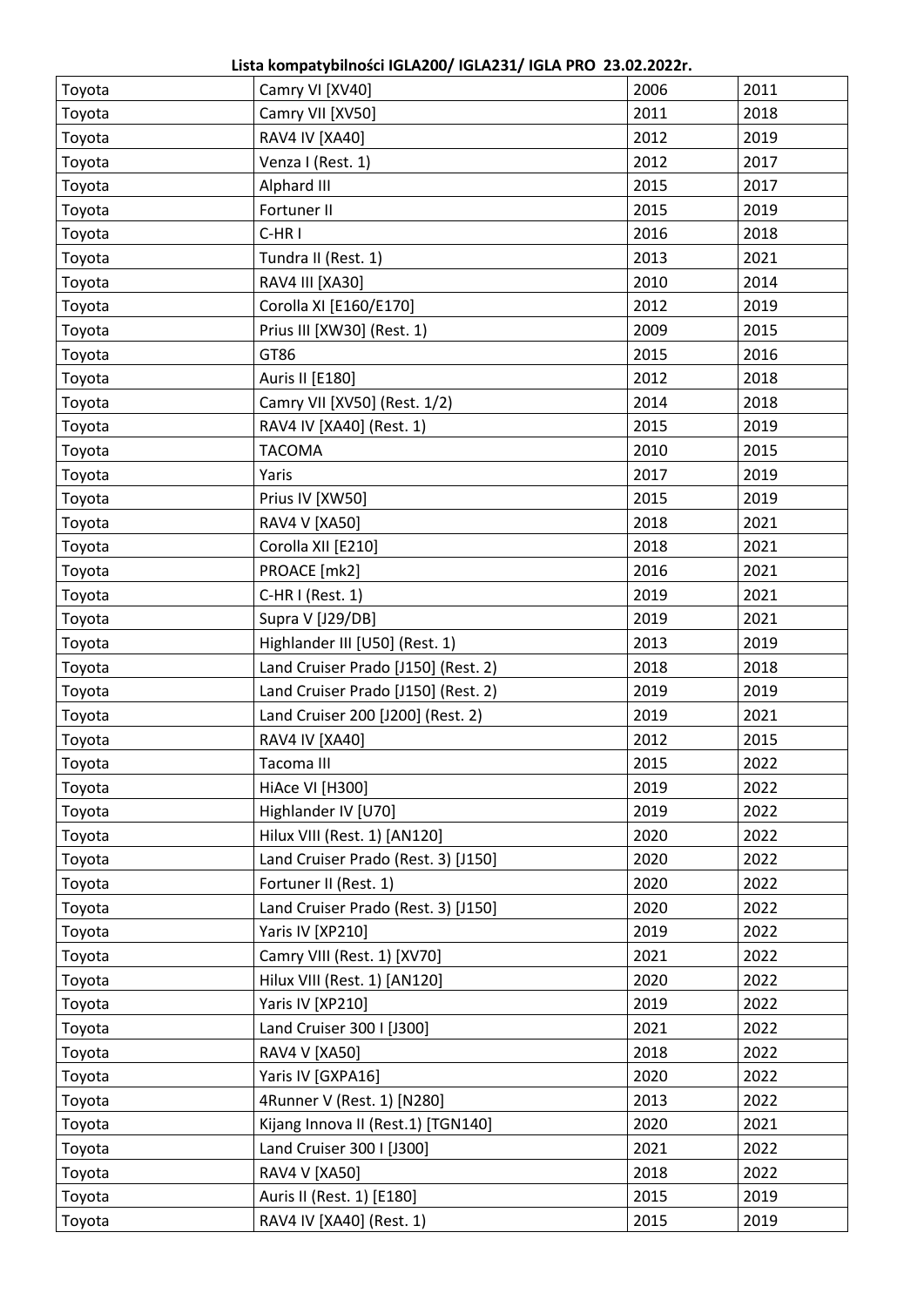| Toyota     | Hilux VIII (Rest. 1) [AN120] | 2020 | 2022 |
|------------|------------------------------|------|------|
| Volkswagen | Caddy III/IV [2K]            | 2010 | 2020 |
| Volkswagen | Tiguan I (Rest. 1)           | 2011 | 2016 |
| Volkswagen | Jetta VI [A6]                | 2010 | 2018 |
| Volkswagen | Passat [B6]                  | 2008 | 2010 |
| Volkswagen | Touareg I [7L] (Rest.1)      | 2007 | 2010 |
| Volkswagen | Passat [B7]                  | 2011 | 2015 |
| Volkswagen | Touareg II [7P] (Rest. 1)    | 2014 | 2018 |
| Volkswagen | Golf VII                     | 2012 | 2017 |
| Volkswagen | Passat [B8]                  | 2014 | 2019 |
| Volkswagen | <b>Tiguan II</b>             | 2016 | 2020 |
| Volkswagen | Caravelle T6                 | 2015 | 2020 |
| Volkswagen | Jetta VI [A6] (Rest. 1)      | 2014 | 2018 |
| Volkswagen | Touareg III [CR]             | 2018 | 2022 |
| Volkswagen | Passat CC I                  | 2008 | 2012 |
| Volkswagen | Jetta VI                     | 2010 | 2015 |
| Volkswagen | Crafter I                    | 2014 | 2017 |
| Volkswagen | Golf VI                      | 2008 | 2012 |
| Volkswagen | Polo sedan V                 | 2009 | 2019 |
| Volkswagen | Passat [B6]                  | 2005 | 2007 |
| Volkswagen | Multivan [T6]                | 2015 | 2020 |
| Volkswagen | Amarok I                     | 2010 | 2015 |
| Volkswagen | Beetle II [A5]               | 2011 | 2019 |
| Volkswagen | Transporter [T5]             | 2011 | 2015 |
| Volkswagen | Polo V                       | 2009 | 2019 |
| Volkswagen | UP                           | 2016 | 2021 |
| Volkswagen | <b>Touran II</b>             | 2015 | 2019 |
| Volkswagen | Crafter II                   | 2017 | 2021 |
| Volkswagen | Teramont I                   | 2017 | 2020 |
| Volkswagen | T-Roc                        | 2017 | 2021 |
| Volkswagen | Scirocco                     | 2008 | 2008 |
| Volkswagen | Golf V                       | 2003 | 2009 |
| Volkswagen | Sharan II                    | 2010 | 2019 |
| Volkswagen | Amarok I (Rest. 1)           | 2016 | 2021 |
| Volkswagen | Transporter [T6.1]           | 2020 | 2021 |
| Volkswagen | T-Cross                      | 2018 | 2021 |
| Volkswagen | Golf VIII [CD]               | 2019 | 2022 |
| Volkswagen | Multivan [T6.1]              | 2019 | 2022 |
| Volkswagen | <b>Tiguan II</b>             | 2020 | 2020 |
| Volkswagen | Passat [B8] (Rest. 1)        | 2019 | 2022 |
| Volkswagen | Jetta VII                    | 2019 | 2022 |
| Volkswagen | Polo VI                      | 2020 | 2022 |
| Volkswagen | Tiguan II (Rest. 1)          | 2020 | 2022 |
| Volkswagen | Caravelle [T6.1]             | 2019 | 2022 |
| Volkswagen | Taos I                       | 2020 | 2022 |
| Volkswagen | Teramont I (Rest. 1) [CA1]   | 2020 | 2022 |
| Volkswagen | Caddy V                      | 2020 | 2022 |
| Volkswagen | Arteon I                     | 2017 | 2020 |
|            |                              |      |      |